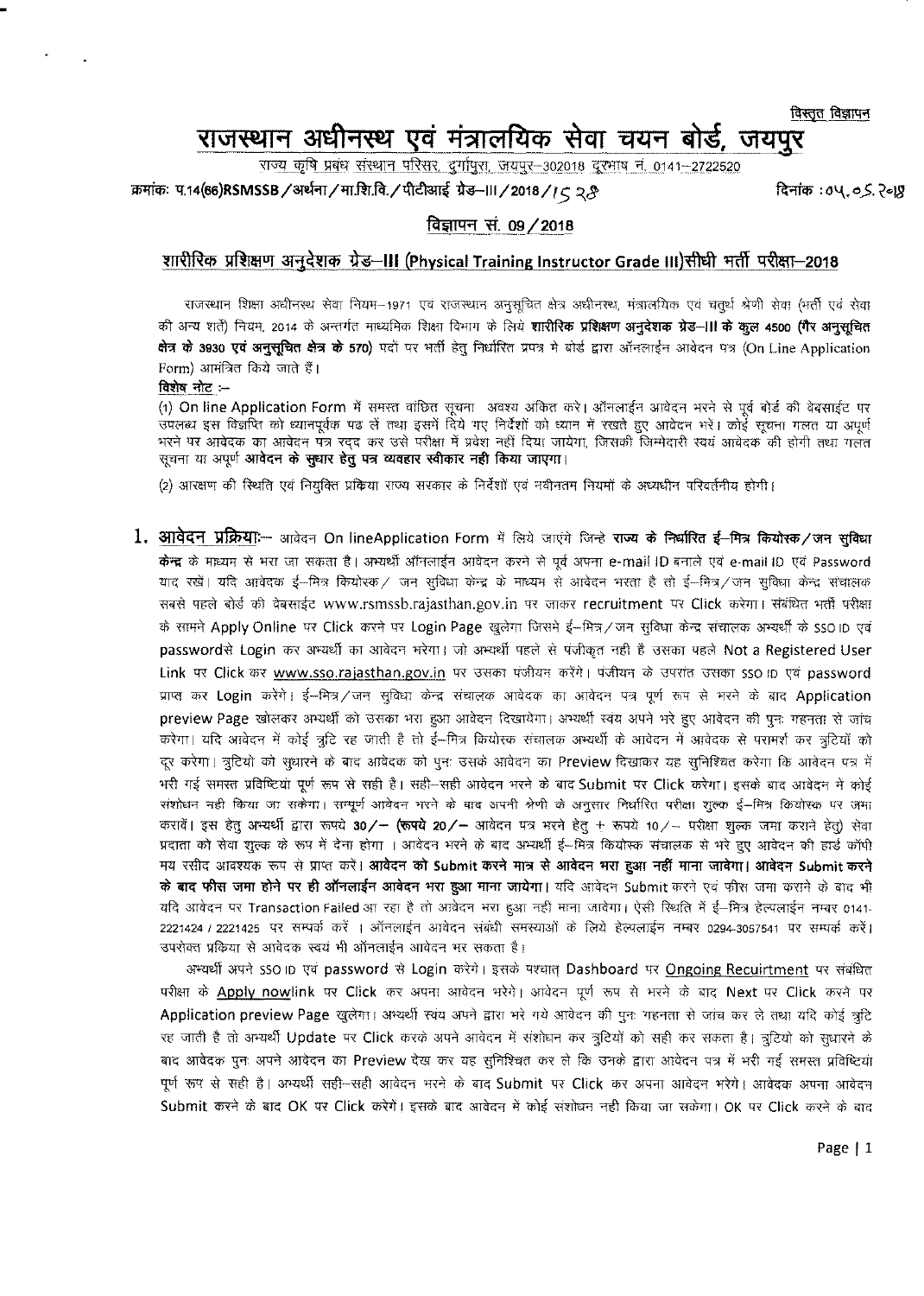Pay Fees का Page खुलेगा। अभ्यर्थी अपनी श्रेणी के अनुसार परीक्षा शुल्क नेट बैकिंग/ए.टी.एम. कम डेबिट कार्ड/क्रेडिट कार्ड/ई-मित्र के माध्यम से जमा करवा सकता है। आवेदन भरने के बाद अभ्यर्थी आवेदन की हार्ड कॉपी मय रसीद आवश्यक रूप से प्राप्त करें। यदि आवेदन Submit करने एवं फीस जमा कराने के बाद भी यदि आवेदन पर Transaction Failed आ रहा है तो आवेदन भरा हुआ नहीं माना जावेगा। ऐसी स्थिति में ई–मित्र हेल्पलाईन नम्बर 0141-2221424 / 2221425 पर सम्पर्क करें । ऑनलाईन आवेदन .<br>संबंधी समस्याओं के लिये हेल्पलाईन नम्बर 0294-3057541 पर सम्पर्क करें। आवेदन की रसीद अभ्यर्थी को ई—मेल/एसएपरस के माध्यम से प्राप्त होगी। हाथ से भरे आवेदन-पत्र किसी भी रूप से चयन बोर्ड द्वारा स्वीकार नहीं किये जावेंगे।

- नोट $-$
- 1. आवेदक अपना ऑनलाइन आवेदन पत्र अंतिम रूप से भरने से पूर्व उसकी प्रविष्टियों से आश्वस्त हो लें कि सभी प्रविष्टियां सही-सही भरी गई है। आवेदक द्वारा आवेदन में भरी गई प्रविष्टियों को ही सही मानकर आगे की कार्यवाही की जावेगी। आवेदक आवेदन पत्र को ध्यानपूर्वक भरें। **एक बार आवेदन भरने के बाद उसमें रही किसी भी प्रकार की त्रूटि को संशोधित करने की अनुमति नहीं दी** जायेगी ।
- 2. अभ्यर्थी ऑनलाइन आवेदन भरने के उपरान्त रसीद आवश्यक रूप से प्राप्त कर लें।
- आवेदक यह ध्यान दें कि ऑनलाईन आवेदन के उपरान्त उन्हे आवेदन–पत्र कमांक आवश्यक रूप से उपलब्ध होगा और यदि आवेदन-पत्र कमांक (एप्लीकेशन आई.डी.) अंकित या प्राप्त नहीं हुआ है, तो इसका अर्थ यह है कि उसका आवेदन-पत्र जमा नही हुआ है। आवेदक आवेदन प्रपत्र के preview को आवेदन submit न मानें।
- 4. कृपया ऑनलाइन आवेदन—पत्र भरने से पूर्व बोर्ड की बेवसाइट पर उपलब्ध इस विज्ञप्ति एवं अभ्यर्थियों के लिये आवेदन व परीक्षा संबंधी सामान्य दिशा—निर्देशो का ध्यान पूर्वक अध्ययन कर लें। इस विज्ञप्ति एवं उक्त दिशा—निर्देशो को ध्यान में रखकर ही ऑनलाइन आवेदन भरें।
- 5. आवेदक अपने स्वयं का ही मोबाईल नम्बर दर्ज करें एवं ई—मेल आई.डी. तथा इसे नहीं बदलें। महत्वपूर्ण सूचनाऐं आवेदन में दर्ज मोबाईल नम्बर पर ही भेजी जाती है।
- $2.$  परीक्षा शूल्क:-आवेदक अपनी श्रेणी के अनुरूप निम्नानुसार परीक्षा शुल्क राज्य **के निर्धारित ई-मित्र कियोस्क या जन सुविधा केन्द्र**  $(C.S.C.)$  के माध्यम से चयन बोर्ड को भेजे।
	- (क) सामान्य वर्ग व कीमीलेयर श्रेणी के अन्य पिछड़ा वर्ग / अति पिछड़ा वर्ग के आवेदक हेतु —**रूपये 450/—**
	- (ख) राजस्थान के नॉन कीमलेयर श्रेणी के पिछडा वर्ग / अति पिछडा वर्ग के आवेदक हेतु —**रूपये 350 /**—
	- (ग) समस्त विशेष योग्यजन तथा राजस्थान के अनुसूचित जाति ⁄ अनुसूचित जनजाति के आवेदक हेतु --**रूपये 250/--**
	- (घ) कार्मिक विभाग के परिपत्र कमांक प.8(3) कार्मिक/क—2/18 दिनांक 02.05.2018 के अनुसार सभी वर्ग के ऐसे अभ्यर्थी, जिनके परिवार की वार्षिक आय 2.50 लाख रूपये से कम है, के लिये अनुसुचित जाति ⁄ अनुसुचित जनजाति के समान ही परीक्षा शुल्क **रूपये**  $250$ /- देय है (किपया इस संबंध में नीचे अंकित नोट संख्या 5 भी अवश्य देखें।)

 $-$ :

- 1. आवेदकों की सुविधा के लिये राज्य के समस्त **ई-मित्र कियोस्क** तथा जन सुविधा केन्द्र (C.S.C) की सूची बोर्ड की वेबसाइट पर उपलब्ध है।
- 2. राजस्थान राज्य से अन्य राज्यों के अनुसूचित जाति/अनुसूचित जनजाति/अन्य पिछड़ा वर्ग/अति पिछड़ा वर्ग के अभ्यर्थियों को सामान्य वर्ग का अभ्यर्थी माना जायेगा। अतः ऐसे आवेदकों को सामान्य अभ्यर्थियों के लिए निर्धारित परीक्षा शल्क देना होगा।
- 3. फीस एक बार जमा होने पर वापिस नहीं लौटाई जायेगी।
- 4. फीस जिस श्रेणी की जमा कराई जाती है, अभ्यर्थी को उसी श्रेणी का माना जायेगा। बाद में अभ्यर्थी की श्रेणी में सामान्यतः परिवर्तन नहीं किया जायेगा।
- 5. सभी वर्ग के ऐसे अभ्यर्थी, जिनके परिवार की वार्षिक आय 2.50 लाख रूपये से कम है तथा वें परीक्षा शुल्क रूपये 250/- ही जमा कराते है, ऐसे अभ्यर्थी अपने परिवार की वार्षिक आय 2.50 लाख रूपये से कम होने का सक्षम प्राधिकारी द्वारा जारी आय प्रमाण-पत्र भी अपने ऑनलाईन आवेदन के साथ आवश्यक रूप से अपलोड करें।
- 3. प्रवेश पत्र:—बोर्ड द्वारा समस्त अभ्यर्थियों को बोर्ड की वेबसाईट के माध्यम से ही आनेंलाईन प्रवेश—पत्र जारी किये जाएंगे। बोर्ड द्वारा डाक से कोई भी प्रवेश पत्र नहीं भेजा जाएगा। बोर्ड की वेबसाईट पर प्रवेश—पत्र जारी किये जाने की सूचना समाचार पत्रों एवं वेबसाईट के माध्यम से जारी की जाएगी। आवेदक अपना प्रवेश—पत्र वेबसाईट से प्राप्त करने हेत् **आवेदन पत्र कमांक** एवं जन सुविधा (C.S.C) पर फीस जमा कराने का **टोकन नम्बर** ध्यान मे रखे। उपलब्ध संसाधनो एवं सुविधा के आधार पर प्रवेश—पत्र सम्बन्धी सूचना आवेदक के ई—मेल आईडी (e-mail ID) एवं मोबाइल नम्बर पर भेजी जा सकती है।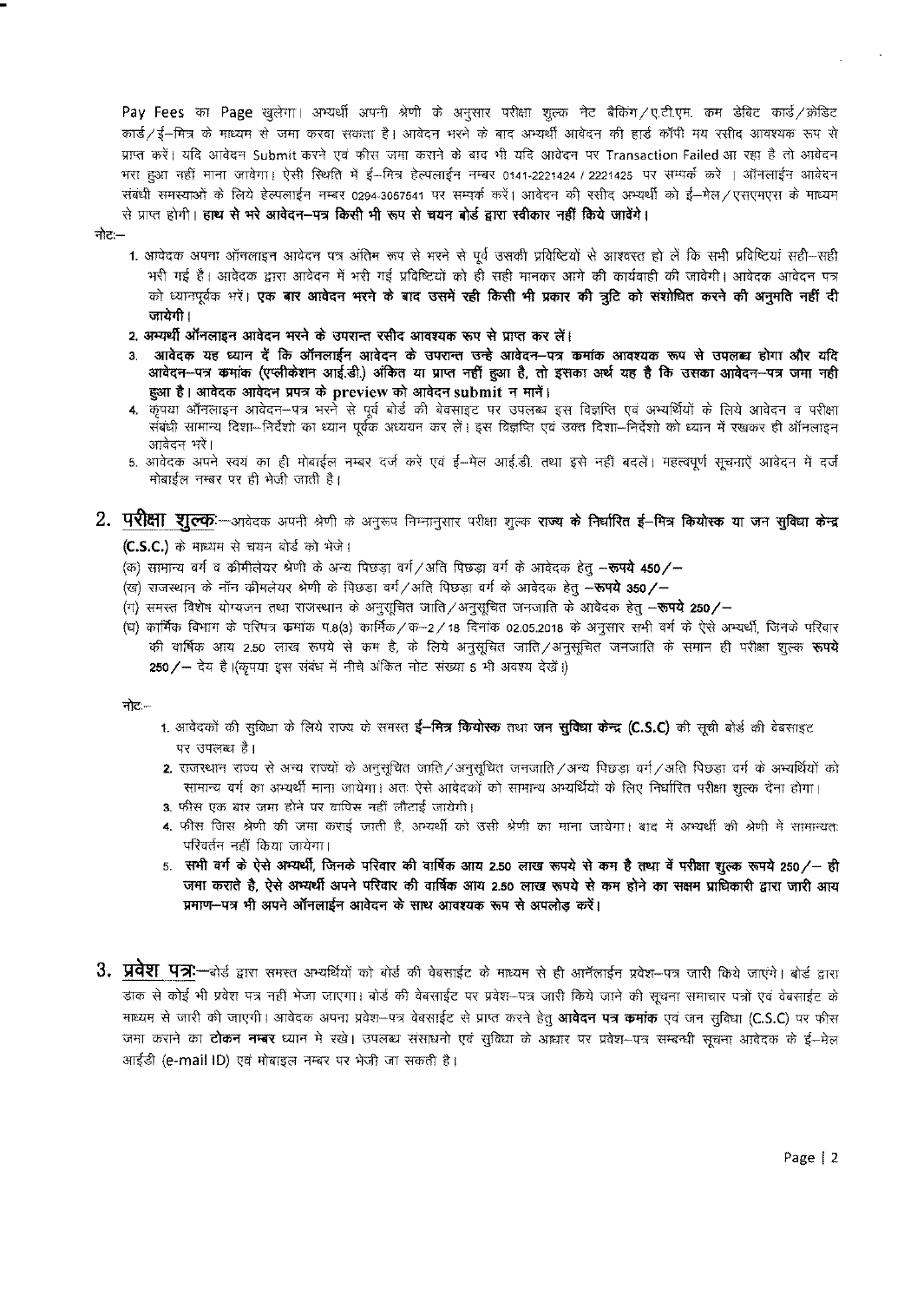## 4. शारीरिक प्रशिक्षण अनुदेशक ग्रेड-III के रिक्त पदों का वर्गवार आरक्षण निम्न प्रकार है:-

## (क)गैर-अनुसूचित क्षेत्र

| कुल<br>पद |      |                  | अनुसूचित जाति |             | अनुसूचित जनजाति |                  |              |             | अन्य पिछड़ा वर्ग |                  |    |            | अति पिछड़ा वर्ग |                   |        |            | बारा जिले की<br>सहरिया आदिन<br>जाति हेतु आरक्षित |                      |       |             | क्षेतिज आरक्षण<br>(Horizontal) |              |       |            |                                   |                  |               |
|-----------|------|------------------|---------------|-------------|-----------------|------------------|--------------|-------------|------------------|------------------|----|------------|-----------------|-------------------|--------|------------|--------------------------------------------------|----------------------|-------|-------------|--------------------------------|--------------|-------|------------|-----------------------------------|------------------|---------------|
|           | 三十   | सामान्य<br>महिला | è             | 把<br>⊷<br>∉ | link            | सामान्य<br>महिला | <b>दिघवा</b> | त्यरता<br>₠ | Ë                | सामान्य<br>महिला | छ  | परित्यक्ता | समान्य          | सामान्य<br>卮<br>售 | 居<br>ē | परित्यक्ता | समान्य                                           | 巨<br>महिला<br>i<br>E | विधवा | Ę<br>परित्य | HILL                           | ١F<br>情<br>侳 | विषया | परित्यक्ता | विशेष<br>योग्यजन<br>ONLY<br>LD/CP | भूतपूर्व<br>सनिक | ভাষ্য<br>खिला |
| 3930      | 1428 | 406              | 162           | 27          | 440             | 121              | 45           | 2           | 330              | 93               | 31 |            | 573             | 164               | 60     | 5          | 25                                               | 01                   |       | $\sim$      | 12 <sup>°</sup>                |              |       | <b>AND</b> | 44                                | 479              | 64            |

## (ख) अनुसूचित क्षेत्र

| ক্টুল<br>पद |         | सामान्य           |       |                    | अनुसूचित जाति |                  |       |           |          | अनुसूचित जनजाति   |       |           | क्षेतिज आरक्षण<br>(Horizontal) |                   |                    |  |  |  |  |
|-------------|---------|-------------------|-------|--------------------|---------------|------------------|-------|-----------|----------|-------------------|-------|-----------|--------------------------------|-------------------|--------------------|--|--|--|--|
|             | सामान्य | सामान्य<br>卮<br>卡 | विधया | Е<br>ю<br>f.<br>fr | सामान्य       | सामान्य<br>महिला | विधवा | परित्यक्त | रनामान्य | सम्मान्य<br>महिला | क्रिय | परित्यक्त | লি:হাবলতাল<br>ONLY<br>LD/CP    | भूतपूर्व<br>सैनिक | उत्कृष्ट<br>खिलाडी |  |  |  |  |
| 570         | 205     | 58                | 22    | Δ                  | 20            | 6                | c     | G         | 180      | 52                | 20    | 3         | 06                             | 70                | 10                 |  |  |  |  |

नोटः—

#### 1. गैर अनुसूचित क्षेत्र की रिक्तियों के विरूद्ध अनुसूचित क्षेत्र के निवासी भी आवेदन कर सकेंगें।

- 2. महिला, भूतपूर्व सैनिकों, उत्कृष्ट खिलाड़ी एवं विशेष योग्यजन के लिए आरक्षित पदों का आरक्षण क्षैतिज (Horizontal) होगा।
- 3. विज्ञापन जारी होने के उपरान्त विज्ञापित **पदों की संख्या में कमी या बढोतरी** की जाती है तो इसके लिये अलग से कोई सूचना/शुद्धि पत्र जारी नही किया जायेगा।

### विशेष सचना-

कार्मिक (क-2) विभाग की अधिसूचना दिनांक 17.01.2013 के अनुसार किसी वर्ष विशेष में सीधी मर्ती के लिए राजस्थान के अनूसूचित  $\mathcal{L}$ जाति/अनुसुचित जनजातियों के पात्र एवं उपयुक्त अभ्यर्थी उपलब्ध नहीं होने की दशा में उनके लिए इस प्रकार आरक्षित रिक्तियों को पश्चातवर्ती तीन भर्ती वर्षों के लिए अग्रनीत किया जायेगा। तीन भर्ती वर्षों की समाप्ति के पश्चात ऐसी अग्रनीत की गई रिक्तियां सामान्य प्रक्रिया के अनुसार भरी जायेगी।

परन्तु यदि किसी भर्ती वर्ष में भर्ती नहीं की जाती है तो ऐसे भर्ती वर्ष को इस उप–नियम के प्रयोजन के लिए संगणित नहीं किया जाएगा।

परन्तु यह और किइस उप-नियम के अधीन सामान्य प्रकिया के अनुसार रिक्तियों का भरा जाना पद आधारित रोस्टर के अनुसार पदों के आरक्षण को प्रभावित नहीं करेगा औररोस्टर में आरक्षित पदों पर उपलब्ध रिक्तियों को अनुसूचित जातियों या, यथास्थिति, अनुसूचित जनजातियों के व्यक्यिों में से भरा जा सकेगा जिनके लिये ऐसी रिक्ति पश्चात्तवर्ती वर्षो में उपलब्ध हो।

- 2. राजस्थान के अन्य पिछड़ा वर्ग/अति पिछड़ा वर्ग के आरक्षित पदों हेतु पात्र एवं उपयुक्त आवेदक उपलब्ध नहीं होने पर इन पदों को नियमानुसार सामान्य प्रकिया से भरा जाएगा।
- महिलाओं हेतु रिक्तियों का आरक्षण क्षैतिज (Horizontal) प्रवर्गानुसार (Categorywise) 30 प्रतिशत होगा। महिला अभ्यथियों का  $\bar{3}$ आरक्षण उस संबंधित प्रवर्ग में जिनकी वे महिला आवेदक हैं, आनुपातिक रूप से समायोजित किया जाएगा। स्पष्टीकरणः-- किसी वर्ग(अनारक्षित पद(सामान्य वर्ग) / अनुसूचित जाति / अनुसूचित जनजाति / अन्य पिछड़ा वर्ग / अति पिछड़ा वर्ग) की पात्र एवं उपयुक्त महिला आवेदक उपलब्ध नहीं होने पर उस पद को उसी वर्ग के पुरूष आवेदक से भरा जाएगा। विवाहित महिला आवेदक) को अपने पिता के नाम, निवास स्थान एवं आय के आधार पर जारी अन्य पिछड़ा वर्ग/अति पिछड़ा वर्ग का नॉन क्रीमीलेयर का प्रमाण पत्र प्रस्तुत करना होगा। पति के नाम व आय के आधार पर जारी प्रमाण पत्र मान्य नहीं होगा।
- 4. महिलाओं हेतू आरक्षित दर्शाए गए पदों में नियमानुसार 8 प्रतिशत पद विधवा एवं 2 प्रतिशत परित्यक्ता (विवाह विछिन्न महिला) महिलाओं के लिए आरक्षित है। यदि पर्याप्त विधवा अभ्यर्थी उपलब्ध नही होती है तो विधवा के लिये आरक्षित पद को उसी श्रेणी की परित्यक्ता (विवाह --विछिन्न महिला ) से भरा जायेगा। इसी प्रकार यदि पर्याप्त परित्यक्ता अभ्यर्थी उपलब्ध नही होती है तो इनके लिये आरक्षित पद को उसी श्रेणी की विधवा महिला से भरा जायेगा। यदि विधवा एवं परित्यक्ता दोनो ही पर्याप्त संख्या में उपलब्ध नही होती है तो इनके लिये आरक्षित पद को उसी श्रेणी की सामान्य महिला से भरा जायेगा। विधवा आवेदक होने की स्थिति में सक्षम Page | 3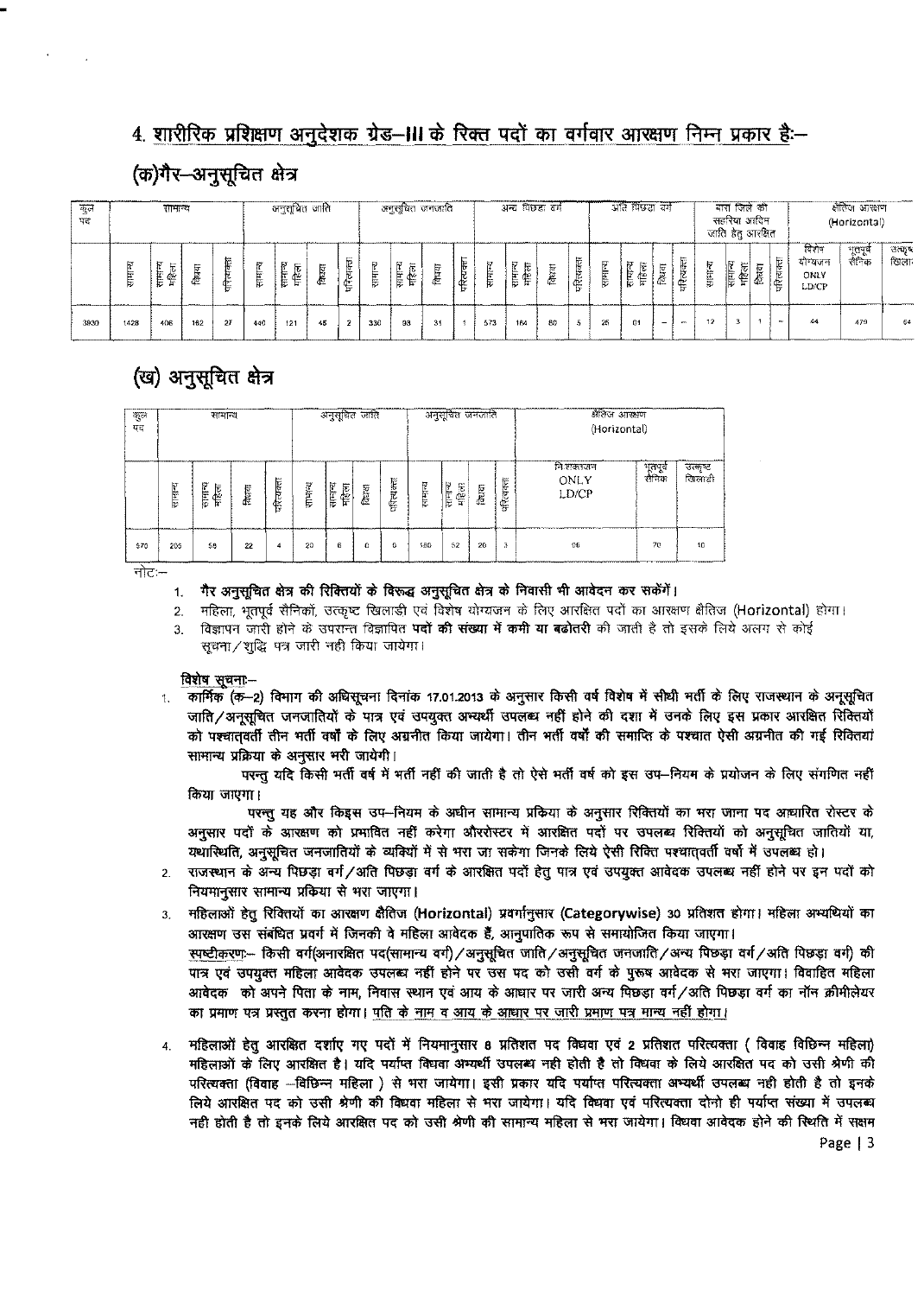प्राधिकारी द्वारा जारी पति की मृत्यु का प्रमाण–पत्र एवं परित्यक्ता महिला (विवाह विछिन्न महिला) को भी विवाह विच्छेद का प्रमाण प्रस्तुत करना होगा।

- 5. अति पिछडा वर्ग के लिये राज्य सरकार की अधिसूचना कमांक एफ.7(2) / डीओपी /ए--11 / 2017 दिनांक 21.12.2017 के अनुसार राजस्थान राज्य के अति पिछड़ा वर्ग की जातियों (नॉन क्रीमीलेयर) को 1 प्रतिशत आरक्षण देय है।
- 6. ~ कार्मिक (क—2) विमाग के परिपत्र दिनाक 26.07.2017 के अनुसार सामान्य श्रेणी के पदों के विरूद्व चयन हेतु आरक्षित वर्ग( अनुसूचित जाति/ अनुसूचित जनजाति/ अन्य पिछड़ा वर्ग/ अति पिछड़ा वर्ग) के केवल वे ही आवेदक पात्र होंगे जिन्होंने शुल्क के अतिरिक्त आरक्षित श्रेणी के लिये देय किसी अन्य रियायत का लाभ नहीं उठाया है।
- 7. राजस्थान राज्य से भिन्न राज्यों के अनुसूचित जाति/अनुसूचित जनजाति/अन्य पिछड़ा एवं अति पिछड़ा वर्ग के अभ्यर्थियों को  $\overline{r}$ सामान्य वर्ग का माना जावेगा।
- 8. वांरा जिले की सहरिया आदिम जाति के आवेदक को आवेदन पत्र में अपनी श्रेणी के संबंधित कॉलम में स्पष्ट रूप से अंकन करने पर ही उन्हे बारा जिले में सहरिया जाति के लिये राज्य सरकार के निर्देश कमांक प.13(20) कार्मिक/क-2/91 पार्ट दिनांक 21.05. 2013 के अनुसार आरक्षण का लाम देय होगा।
- 9. भूतपूर्व सैनिकों हेतु— भूतपर्व सैनिको को आरक्षण राजस्थान सिविल सेवा (भूतपूर्व सैनिकों का आमेलन) नियम, 1988 के प्राक्धानो के अनुसार भुतपूर्व सैनिको के लिए 12.5 प्रतिशत पद आरक्षित है। भूतपूर्व सैनिक के पदों का आरक्षण क्षैतिज (Horizontal) रूप से है अर्थात आवेदक जिस वर्ग (सामान्य वर्ग /अनुसूचित जाति /अनुसूचित जनजाति / पिछड़ा वर्ग /अति पिछड़ा वर्ग) का उपलब्ध होगा उसे उसी वर्ग के अन्तर्गत समायोजित किया जाएगा। उपयुक्त भूतपूर्व सैनिको की अनुपलब्धता के कारण इन पदों को नियमानुसार सामान्य प्रकिया से भरा जा सकेगा। भूतपूर्व सैनिकों के लिये कार्मिक विभाग की अधिसूचना कमांक एफ.5(18) कार्मिक/क—2/84 पार्ट–II दिनांक 17.04.2018 के अनुसार प्रावधान भी लागू होंगें।
- 10. <u>उत्कृष्ट खिलाड़ी के पदों हेतु</u>:- उत्कृष्ट खिलाडियों को आरक्षण राज्य सरकार की अधिसूचना कमांक F.5(31)DOP/A-II/84 दिनांक 15. 03.2013 के अनुसार कूल रिक्तियों का 2% देय होगा। उत्कृष्ट खिलाडी हेतु आरक्षित पदों का आरक्षण क्षैतिज (Horizontal) रूप से है अर्थात् आवेदक जिस वर्ग (सामान्य वर्ग/अनुसूचित जाति/अनुसूचित जनजाति/पिछड़ा वर्ग/अति पिछड़ा वर्ग) का होगा उसे उसी वर्ग के अन्तर्गत समायोजित किया जाएगा। इस आरक्षित पद हेतु पात्र एवं उपयुक्त आवेदक उपलब्ध नहीं होने पर इस पद को नियमानुसार सामान्य प्रकिया से भरा जाएगा और ऐसी रिक्ति पश्चात्**वर्ती वर्ष के लिए अग्रणीत नहीं की जाएगी।** उत्कृष्ट खिलाडी श्रेणी में केवल वे ही अभ्यर्थी आवेदन करें जो कार्मिक विभाग द्वारा जारी अधिसूचना क्रमांक एफ5(31)डीओपी/ए–।।/84 दिनांक 15–03–2013 में नीचे वर्णित योग्यता रखता हो। इनसे भिन्न योग्यता रखने वाले अभ्यर्थी का उत्कृष्ट खिलाडियों के लिये आरक्षित पदों पर चयन पर विचार नहीं किया जायेगा।

**उत्कृष्ट खिलाडी सम्बन्धी प्राक्धान** :— कार्मिक विभाग द्वारा जारी अधिसूचना क्रमांक एफ5(31)डीओपी / ए—।। / 84 दिनांक 15-03-2013 के तहत किये गये संशोधन के अनुसार "उत्कृष्ट खिलाड़ियो' ' से अभिप्रेत है और इसमें सम्मिलित है, राज्य के ऐसे खिलाड़ी जिन्होंने :--

1. इण्डियन ओलम्पिक एसोसिएशन या संबंधित मान्यता प्राप्त नेशनल स्पोर्ट्स फेडरेशन द्वारा मान्यता प्राप्त किसी खेलकूद के कोई अन्तर्राष्ट्रीय टूर्नामेट में व्यक्तिशः या टीम स्पर्धा में भारतीय टीम का प्रतिनिधित्व किया हो।

या

- 2. इण्डियन स्कूल स्पोर्ट फेडरेशन या संबंधित मान्यता प्राप्त नेशनल स्कूल गेम्स फेडरेशन द्वारा मान्यता प्राप्त किसी खेलकूद के कोई अन्तर्राष्ट्रीय टूर्नामेंट में व्यक्तिशः या टीम स्पर्धा में भारतीय टीम का प्रतिनिधित्व किया हो।
	-

 $TIT$ 

3. इण्डियन ओलम्पिक एसोसिएशन या संबंधित मान्यता प्राप्त नेशनल स्पोर्ट्स फेडरेशन द्वारा मान्यता प्राप्त किसी खेलकूद के कोई राष्ट्रीय दूर्नामेट में व्यक्तिशः या टीम स्पर्धा में मेडल जीता हो।

"£IT

4. <sup>~</sup> qf1aRkl\ii C!'lilR'iC!~1'1 &m =r=mt mt{f fcIR:fi ~ *ci>* 3l'fcq <sup>~</sup> ~·cxqf1aRfc."1 ~ # C£lFcl"t1ll(1 m# "£ITt'r1 m# <sup>~</sup> \JlTm ml

*क्*पया ध्यान दें कि यदि किसी आवेदक ने जान—बूझकर बिना साक्ष्य गलत आरक्षण श्रेणी अंकित की हैं, तो बोर्ड द्वारा आवेदक *-* के विरूद्ध कार्यवाही भी की जा सकती है।

#### 11 विशेष योग्यजन (निःशक्तजन) के लिये :--

a. राजस्थान निःशक्तजन व्यक्तियों का (समान अवसर, अधिकारों का संरक्षण और पूर्ण भागीदारी) नियम, 2011 के नियम 38 के उप नियम 2(ख) के अर्न्तगत राज्य सरकार द्वारा केवल निःशक्तजन श्रेणी में Only LD श्रेणी को ही 1.5 प्रतिशत उक्त पद हेतु आरक्षण का लाभ देय है :--

1- LD/CP(Locomotor Disability and Cerebral Palsy) :- OA,OL,OAL, BL

- b. विशेष योग्यजन के लिये दर्शाए गए आरक्षित पदों का आरक्षण भी क्षैतिज (Horizontal) रूप से है अर्थात अभ्यर्थी जिस वर्ग (सामान्य वर्ग */* अनुसूचित जाति / अनुसूचित जनजाति / अन्य पिछड़ा वर्ग / अति पिछडा वर्ग) का होगा उसे उसी वर्ग के अन्तर्गत समायोजित किया जाएगा।
- c. जपरोक्त दर्शाए गए विशेष योग्यजन के आरक्षित पदों के लिए पात्र एवं उपयुक्त अभ्यर्थी उपलब्ध नहीं होने की स्थिति में इन पदों को राजस्थान निःशक्तजन व्यक्तियों का (समान अवसर अधिकार व संरक्षण और पूर्ण भागीदारी) नियम, 2011 के अनुसार भरा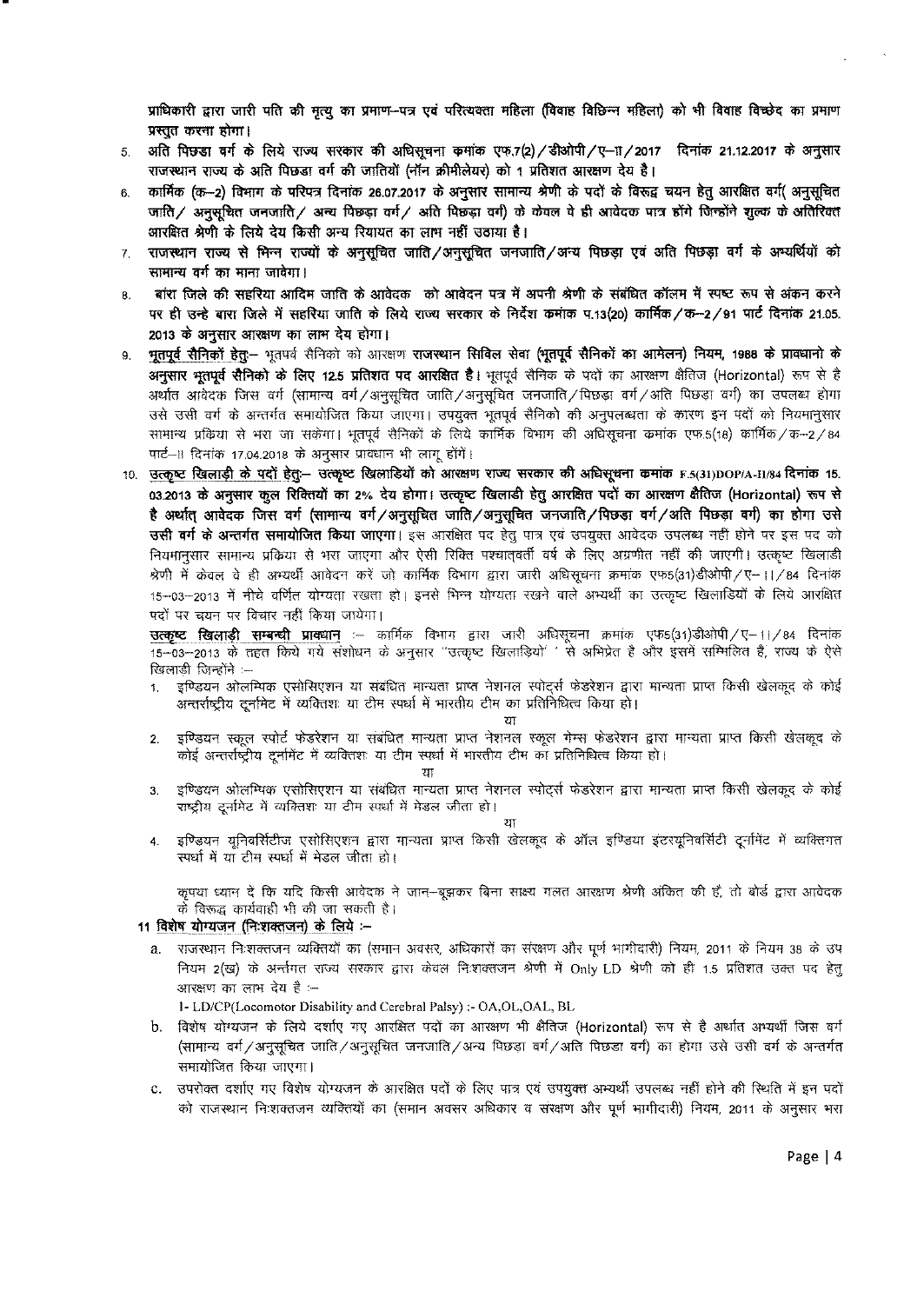जावेगा। विशेष योग्यजन के उक्त नियम के नियम 38(4)के अनूरूप उपरोक्त विशेष योग्यजनों की अनुपलब्धता के कारण अन्य किसी भी पर्याप्त कारण से पद भरा नहीं जा सकता तो वहाँ ऐसी रिक्ति को अग्रणीत किया जाएगा।

- d. विशेष योग्यजन आवेदक On line application form में यथास्थान अपने वर्ग एवं विशेष योग्यजन की श्रेणी विशेष का अवश्य उल्लेख करें।
- e. ऐसे आवेदक जो विशेष योग्यजन की श्रेणी में आते है, अपनी विशेष योग्यजन के सम्बन्ध में राजस्थान निःशक्तजन व्यक्तियों का (समान अवसर, अधिकारों का संरक्षण और पूर्ण भागीदारी) नियम, 2011 के नियम 2(1)(b) के अनुसार समुचित सरकार द्वारा निर्धारित चिकित्सा प्राधिकारी के द्वारा प्रदत्त स्थाई विशेष योग्यजन प्रमाण पत्र (Permanent Disability Certificate) में विशेष योग्यजन का स्पष्ट प्रमाण--पत्र प्रस्तुत करना होगा। राजस्थान निःशक्तता व्यक्तियों के नियोजन नियम के अनुसार मेडिकल बोर्ड द्वारा प्रदत्त निःशक्तता (विशेष योग्यजन) का प्रमाण पत्र जो 40 प्रतिशत या इससे अधिक विशेष योग्यजन होने पर ही अभ्यर्थी को विशेष योग्यजनों हेतु आरक्षित पदों हेतु पात्र माना जाएगा।

## 5. अनुसूचित क्षेत्र के अभ्यर्थियों के लिए विशेष निर्देश :-

 $\bar{\ell}$ 

- 1. अनुसूचित क्षेत्र के आवेदक ऑनलाईन आवेदन में अनुसूचित क्षेत्र के कॉलम में स्पष्ट रूप से अंकन करें। अनुसूचित क्षेत्र के कॉलम में अंकन नही करने की स्थिति में उनके आवेदन पर अनुसूचित क्षेत्र के पदों के लिये विचार नही किया जायेगा।
- अनुसुचित क्षेत्र के उक्त रिक्त पदों के लिये केवल राजस्थान राज्य के अनुसूचित क्षेत्र के स्थानीय निवासी ही आवेदन कर  $2.$ सकेंगें। अनुसूचित क्षेत्र के अभ्यर्थियों से ऐसे व्यक्ति अभिप्रेत है जो अनुसूचित क्षेत्र के सदभावी निवासी है और जो स्वयं या, यदि उनका जन्म 1 जनवरी, 1970 के बाद हुआ है तो उनके माता—पिता ⁄ पूर्वज 1 जनवरी 1970 के पूर्व से अनुसूचित क्षेत्र के सदमावी निवासी रहे है।
- अनुसूचित क्षेत्र के लिए अनुसूचित जनजाति एवं अनुसूचित जाति आरक्षण की गणना राज्य सरकार की अधिसूचना संख्या एफ.  $3<sup>1</sup>$ 13(20) कार्मिक/क-2/91/पार्ट दिनांक 04.07.2016 के अनुसार की जायेगी।
- अनुसूचित क्षेत्र के लिए कार्मिकों का चयन राजस्थान अनुसूचित क्षेत्र अधीनस्थ, मंत्रालयिक एवं चतुर्थ श्रेणी सेवा (मर्ती एवं अन्य  $4<sup>1</sup>$ सेवा शर्तें) नियम-2014 के अधीन होगा। जहां पर इन नियमों में स्पष्ट प्राक्धान नही है, वहां पर राजस्थान शिक्षा अधीनस्थ सेवा नियम, 1971 के प्राक्धान लागू होंगे।
- अनुसूचित क्षेत्र भारत के राष्ट्रपति, द्वारा समय-समय पर यथा संशोधित अधिसूचना संख्या एफ. 19(2) 80-एल-1 दिनांक 12.02. 5. 1981 द्वारा घोषित क्षेत्र है। राज्य के अनुसूचित क्षेत्र में आने वाले क्षेत्र का विवरण बोर्ड की वेबसाइट पर अम्यर्थियों के लिए आवेदन व परीक्षा संबंधी दिशा निर्देश में उपलब्ध है।
- नोट:-- अनुसुचित क्षेत्र के अभ्यर्थियों के लिए वेतनमान, पात्रता एवं शैक्षणिक योग्यता, राष्ट्रीयता, आयु, पेंशन, विवाह पंजीयन, परीक्षा शुल्क जमा कराने एवं ऑनलाईन आवेदन भरने, ऑनलाईन आवेदन में संशोधन करने की प्रक्रिया, नियुक्ति की अयोग्यताएं, प्रमाण–पत्रों के सत्यापन, अनुचित साधनो की रोकथाम एवं परीक्षा का पाठ्यकम एवं स्कीम संबंधी प्रावधान गैर—अनुसूचित क्षेत्र के समान यथावत लागू होगें ।
- 6. वेतनमान:-- राज्य सरकार द्वारा देय सातवें वेतनमान के अनुसार शारीरिक प्रशिक्षण अनुदेशक ग्रेड-III के पद हेतु पे मैट्रिक्स लेवल 10 निर्धारित है। परिवीक्षा काल में मासिक नियत पारिश्रामिक राज्य सरकार के आदेशानुसार देय होगा।

### 7. पात्रता एवं शैक्षणिक योग्यताः–

- (i) राष्ट्रीय अध्यापक शिक्षा परिषद् द्वारा मान्यता प्राप्त शारीरिक शिक्षा में स्नातक(बी.पी.एड.) या शारीरिक शिक्षा में प्रमाण पत्र (सी.पी.एड.) या शारीरिक शिक्षा में डिप्लोमा(डी.पी.एड.)
- (ii) देवनागरी लिपि में लिखी हिन्दी में कार्य करने का ज्ञान एवं राजस्थान की संस्कृति का ज्ञान।
- **आवश्यक नोट:--** परन्तु ऐसा व्यक्ति, जो सीधी भर्ती हेतु नियमों या अनुसूचियों में यथा उल्लिखित पद के लिए अपेक्षित शैक्षणिक अर्हता वाले ऐसे पाठ्यकम के अन्तिम वर्ष की परीक्षा में उपस्थित हो चुका/चुकी है या उपस्थित हो रहा /रही है, उस पद के लिए आवेदन करने का पात्र होगा/होगी किन्तु उसे –
	- 1. जहां चयन लिखित परीक्षा एवं साक्षात्कार के दो प्रकमों के माध्यम से किया जाता हो, मुख्य परीक्षा में उपस्थित होने से पूर्व,

2. जहां चयन लिखित परीक्षा एवं साक्षात्कार के माध्यम से किया जाता हो, साक्षात्कार में उपस्थित होने से पूर्व,

3. जहां चयन केवल लिखित परीक्षा या यथास्थिति, केवल साक्षात्कार के माध्यम से किया जाता हो, लिखित परीक्षा अथवा साक्षात्कार में उपस्थित होने से पूर्व,

समुचित चयन ऐजेन्सी ⁄ बोर्ड को अपेक्षित शैक्षणिक अर्हता **लिखित परीक्षा की तिथी तक** अर्जित कर लेने का सबूत प्रस्तुत करना होगा। बोर्ड द्वारा उक्त पदों पर चयन लिखित परीक्षा के माध्यम से किया जायेगा।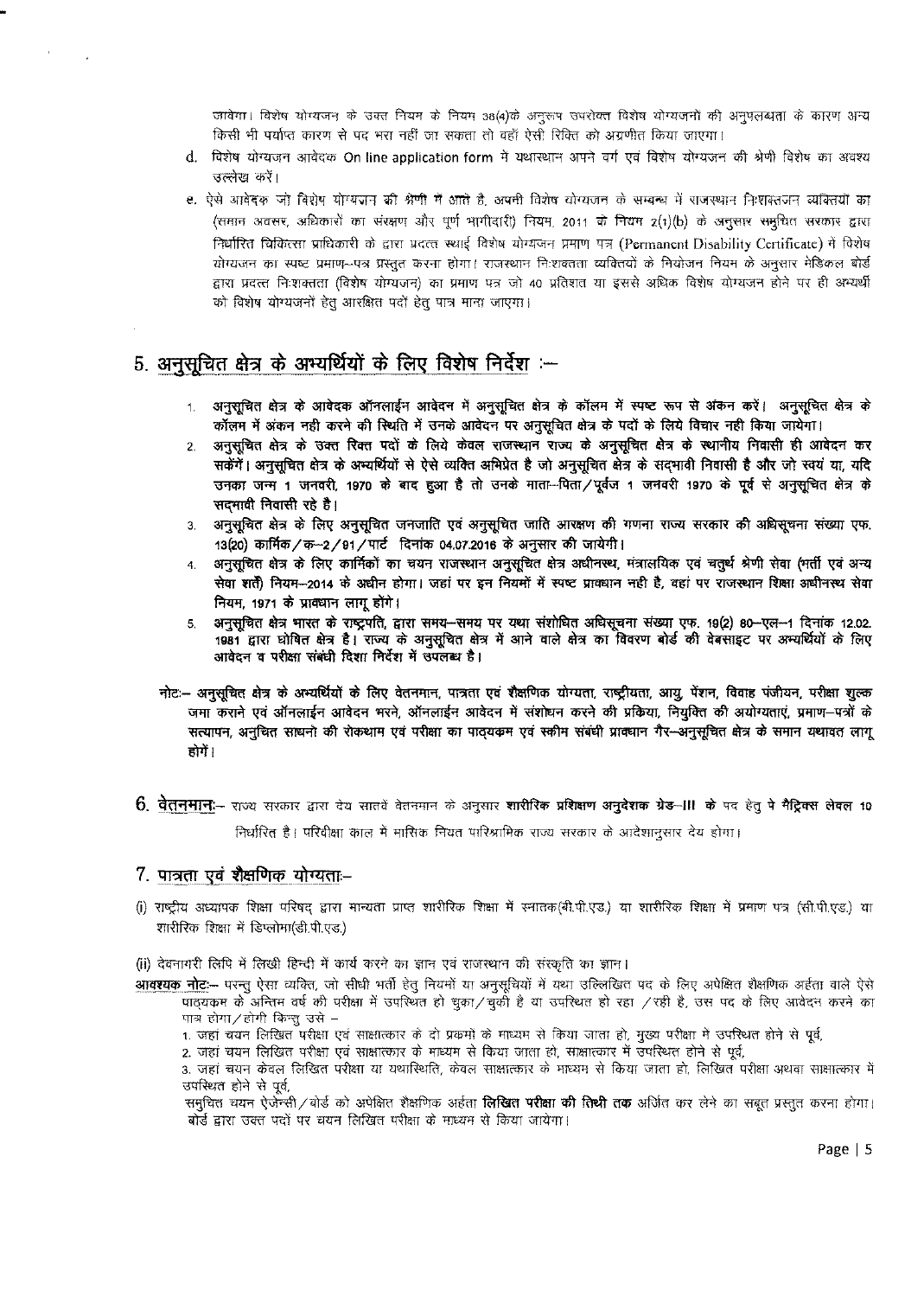## अन्य योग्यताऐं :--

(1) **स्वास्थ्य** :— **उक्त** पद पर भर्ती के लिए उम्मीदवार अच्छे मानसिक और शारीरिक स्वास्थ्य का होना चाहिए और वह ऐसे किसी मानसिक या शारीरिक दोष से मुक्त होना चाहिए जो कि उक्त पद के रूप में उसके कर्तव्यों के कुशत पातन में बाधा डाल सके और यदि वह चयनित कर लिया जाता है तो उसे इसके लिये अपना आरोग्यता प्रमाण पत्र उस जिले के मुख्य चिकित्सा एवं स्वास्थ्य अधिकारी या मेडीकल ज्यूरिस्ट द्वारा हस्ताक्षरित प्रस्तुत करना होगा जिस जिले में सामान्यतः वह निवास करता है।

(2) **चरित्र** :— सेवा में सीधी भर्ती के लिए आवेदक का चरित्र ऐसा होना चाहिये जिससे कि वह **उक्त** पद पर नियुक्ति के लिये योग्य हो सके । उसे सदचरित्र का प्रमाण पत्र ऐसे विश्वविद्यालय, स्कूल या कॉलेज जहां उसने अंतिम शिक्षा प्राप्त की हो, के प्रधानाचार्य / शिक्षा अधिकारी केद्वारा प्रदत्त, प्रस्तुत करना होगा और दो ऐसे उत्तरदायी व्यक्तियों के प्रमाण पत्र भी प्रस्तुत करने होगें जो आवेदन--पत्र की दिनांक से 6 महीने पहले के न हो और अभ्यर्थी के रिश्तेदार द्वारा दिये हुये नही हो।

## 8. राष्ट्रीयता :–

- (क) भारत का नागरिक हो, या 1.
	- (ख) नेपाल का प्रजाजन हो, या
	- (ग) भूटान का प्रजाजन हो, या

(घ)ऐसा तिब्बती शरणार्थी जो दिनांक 1–1–62 से पहले भारत में स्थाई रूप से बसने के विचार से आया था, या

(ड.) भारतीय मूल का व्यक्ति ने जो भारत में स्थाई रूप से बसने के विचार से पाकिस्तान, म्यांमार, श्रीलंका, पूर्वी अफ्रीकी देश कीनिया, युगान्डा और संयुक्त तंजानिया गणराज्य (भूतपूर्व टंगानिया तथा जंजीबार), जाम्विया, मालवी, जैर और इथोपिया से भारत में स्थानान्तरण कर लिया हो।

परन्तु शर्त यह है कि वर्ग (ख),(ग),(घ) और (ड.) प्रवर्गों का कोई अभ्यर्थी ऐसा व्यक्ति होना चाहिये जिसके हक में भारत सरकार ने पात्रता प्रमाण-पत्र दे दिया हो।

ऐसे अभ्यर्थियों के जिनके मामलें में पात्रता प्रमाण पत्र आवश्यक है, आयोग या अन्य किसी भर्ती प्राधिकारी द्वारा संचालित किसी परीक्षा में बैठने दिया जा सकेगा या साक्षात्कार के लिये बुलाया जा सकेगा तथा उसे भारत सरकार द्वारा आवश्यक प्रमाण पत्र दिये जाने के अध्यधीन अनन्तिम तौर पर नियुक्त भी किया जा सकेगा।

अन्य देशों से भारत में स्थाई रूप से बसने के आशय से आये व्यक्तियों की पात्रता की शर्ते— इन नियमों में किसी बात के होते हुये  $2.$ भी सेवा में भर्ती की पात्रता हेतु राष्ट्रीयता, आयु सीमा, फीस तथा अन्य रियायतों संबंधी उपबन्ध, ऐसे व्यक्तियों के बारे में जो भारत में स्थाई रूप से बसने के आशय से अन्य देशों से भारत में आया हो, ऐसे आदेशों या अनुदेशों द्वारा विनियमित होगें जो सरकार द्वारा समय समय पर जारी किये जायें और ऐसे आदेशों या अनुदेशों को भारत सरकार द्वारा इस विषय में जारी किये गये अनुदेशों के अनुसार यथावश्यक परिवर्तनों सहित विनियमित किया जायेगा।

## 9. आयू :- आवेदक 1, जनवरी 2019 को 18 वर्ष की आयु प्राप्त कर चुका हो तथा 40 वर्ष का नहीं हुआ हो,

उच्चतम आयु सीमा में अन्य विशेष श्रेणियों में छूट निम्न प्रकार देय होगी:--

1. आयु सीमा में छूट के प्रावधान :--

(क) सामान्य वर्ग की महिला अभ्यर्थियों के मामले में 5 वर्ष की छूट दी जायेगी।

(ख) अनुसूचित जाति /अनुसूचित जनजाति /अन्य पिछड़ा वर्ग /अति पिछड़ा वर्ग के पुरूष अभ्यर्थियों को जो राजस्थान के स्थायी निवासी हैं, के मामले में 5 वर्ष की छूट दी जायेगी।

(ग) अनुसूचित जाति /अनुसूचित जनजाति /अन्य पिछड़ा वर्ग /अति पिछड़ा वर्ग की महिला अभ्यर्थियों को जो राजस्थान की स्थायी निवासी है, के मामले में 10 वर्ष की छूट दी जायेगी।

- 2. भूतपूर्व कैदी जो दण्डित होने से पूर्व राज्य सरकार के अधीन किसी पद पर मौलिक (Substantive) रूप से कार्य कर चुका हो ,और इन नियमों के तहत नियुक्ति के योग्य था, के मामले में अधिकतम आयु सीमा लागू नहीं होगी।
- उस भूतपूर्व कैदी के मामले में जो अपनी दोषसिद्दी के पूर्व अधिकायु नहीं था और नियमों के अधीन नियुक्ति के पात्र था, 3. उपरिवर्णित अधिकतम आयु सीमा में उसके द्वारा भुक्त काराबास की कालावधि के बराबर की अवधि की छूट दी जायेगी।
- इस सेवा के किसी पद पर अस्थाई नियुक्त व्यक्ति अगर प्रारम्भिक नियुक्ति के समय आयु सीमा मे थे, तो उन्हें आयु सीमा में  $4.$ समझा जावेगा चाहे वे विभाग के समक्ष आखिरी उपस्थिति के समय उसे पार कर चुके हो और यदि वे उनकी प्रारम्भिक नियुक्ति के समय इस प्रकार पात्र थे, तो उन्हें 2 अवसर दिये जावेंगे।
- रिलीज्ड इमरजेन्सी कमीशन्ड ऑफिसर/सोर्ट सर्विस कमीशन्ड सेवा में कमीशन ग्रहण करते समय यदि इस पद के लिए इस 5. प्रकार पात्र थे, तो सेवा से रिहा होने के बाद विभाग के समक्ष उपस्थिति के समय चाहे वे आयु सीमा पार कर चुके हो, पात्र समझा जावेगा।
- आयोग के कार्य—क्षेत्र के भीतर न आने वाले पदों पर भर्ती के लिए उन व्यक्तियों की, जिनकी रिक्ति के अभाव में या पद की 6. समाप्ति के कारण राज्य सरकार की सेवा से छंटनी कर दी गयी थी, ऊपरी आयु सीमा 35 वर्ष होगी बशर्तें कि वे उन पदों पर, जिन पर से उनकी प्रथमतः छंटनी की गयी थी, प्रारम्भिक नियुक्ति के समय इन नियमों के अधीन विहित अधिकतम आयु सीमा में

Page | 6

 $\sim$   $\epsilon$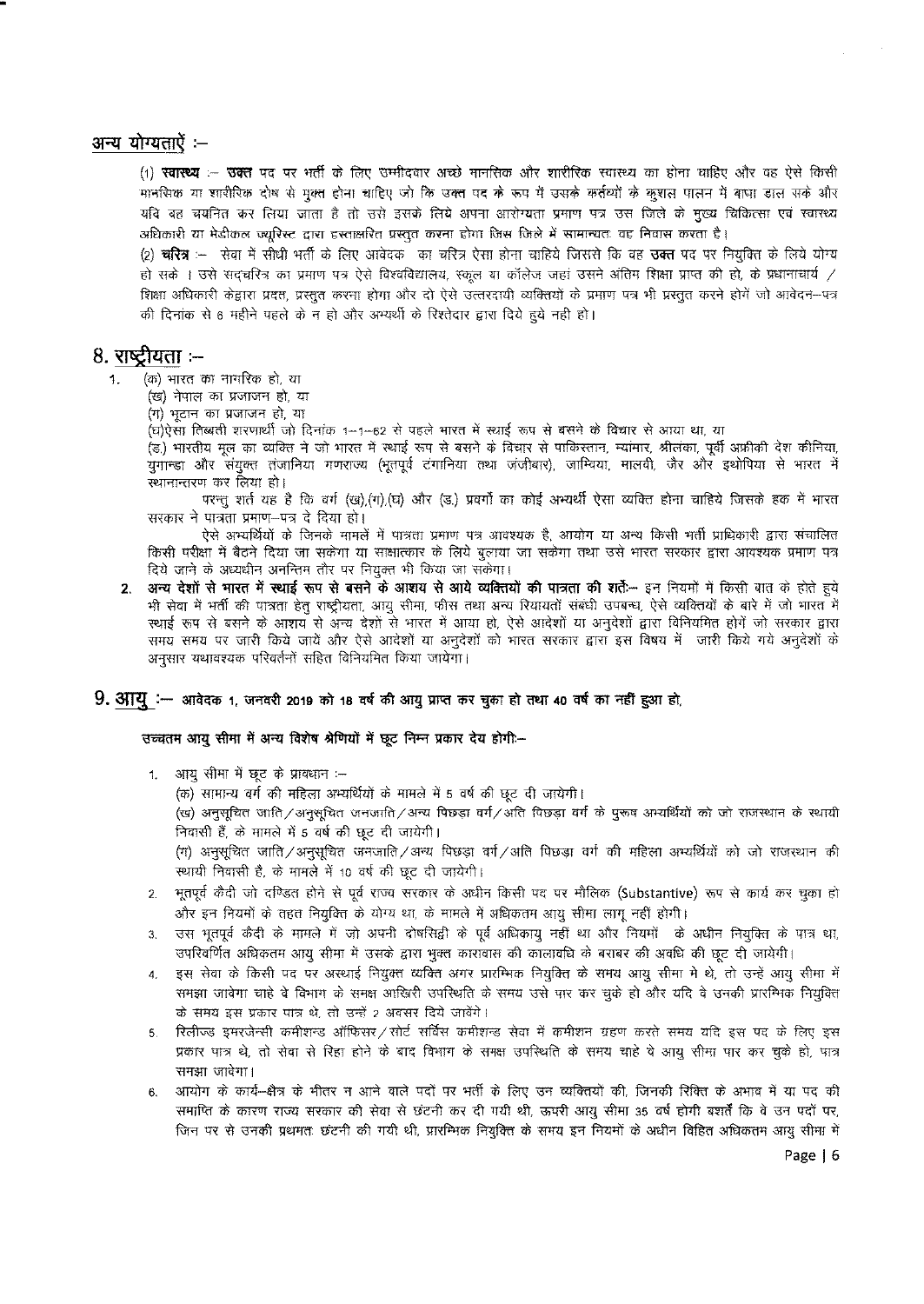थे परन्तु यह तब जबकि भर्ती के सामान्य विहित माध्यमों की सम्यक् रूप से अनुपालना कर ली जाये और अर्हता, चरित्र, चिकित्सीय आरोग्यता आदि से संबंधित समस्त अपेक्षाओं की पूर्ति कर ली जाये तथा उनकी छंटनी शिकायत या उपचार के कारण नहीं हुई हो और वे अंतिम नियुक्ति प्राधिकारी द्वारा दिया गया अच्छी सेवाओं का प्रमाण-पत्र प्रस्तुत कर दें।

- एन.सी.सी. के कैडेट प्रशिक्षकों के मामले में उपर्युक्त वर्णित अधिकतम आयु सीमा में उनके द्वारा एन.सी.सी. में की गई सेवा की  $\overline{7}$ . कालावधि के बराबर छूट दी जाएगी और यदि पारिणामिक आयु विहित अधिकतम आयु सीमा से 3 वर्ष से अधिक न हो तो उन्हें विहित आयु सीमा में ही समझा जाएगा।
- राजस्थान राज्य के क्रियाकलापों के संबंध में सेवारत कर्मचारी जो अधिष्ठायी (Substantive) हैसियत से कार्य कर रहे है की 8. ऊपरी आयु सीमा 40 वर्ष होगी। पंचायत समिति तथा जिला परिषदों और राज्य पब्लिक सेक्टर उपक्रम / निगमों के कार्यकलापो के सबंध में अधिष्ठायी हैसियत से सेवा कर रहे व्यक्तियों के संबंध में ऊपरी आयु सीमा 40 वर्ष होगी।
- 1971 के भारत-पाक युद्ध के दौरान पाकिस्तान से विस्थापित व्यक्तियों के मामले में कोई आयु सीमा नही होगी। 9.
- 10. पूर्वी अफ्रीकी देश कीनिया, टांगानिका, युगाण्डा और जंजीबार से संप्रत्यावर्तित व्यक्तियों के मामलें में कोई आयु सीमा नहीं होगी।
- 11. विधवाओं और विवाह—विछिन्न महिलाओं के मामले में कोई आयु सीमा नहीं होगी किन्तु राज्य सरकार द्वारा निश्चित की गई सेवानिवृत्ति आयु से उसकी आयु कम हो। **स्पष्टीकरणः**— विधवा महिला के मामले में उसे किसी सक्षम प्राधिकारी का अपने पति की मृत्यू का प्रमाण—पत्र प्रस्तुत करना होगा
- तथा विवाह--विछिन्न महिला के मामले में विवाह विच्छेद का प्रमाण पत्र प्रस्तुत करना होगा। 12. राजस्थान सिविल सेवा (भूतपूर्व सैनिकों का आमेलन) नियम, 1988 में निहित प्रावधान के तहत भूतपूर्व सैनिकों के लिये आरक्षित पदों के विरूद्ध इनकी ऊपरी आयु सीमा 50 वर्ष होगी परन्तु क्राम/वीर चक्र या कोई अन्य उच्च विशेष योग्यता धारकों की दशा में उच्च आयु सीमा 02 वर्ष तक शिथिल करने योग्य होगी। भूतपूर्व सैनिकों के लिये आयु में रियायत के प्राक्धान कार्मिक विभाग की अधिसूचना कमांक एफ.5(18) कार्मिक / क—2 / 84 पार्ट—II दिनांक 17.04.2018 के अनुसार भी लागू होंगें।
- 13. राजस्थान निःशक्त व्यक्तियों का (समान निःशक्तजन व्यक्तियों का समान अवसर अधिकारों का संरक्षण और पर्णभागीदारी) नियोजन नियम 2011 के अनुसार विशेष योग्यजन को अधिकतम आयु सीमा में निम्नानुसार छूट देय होगी:--
	- 1. सामान्य वर्ग के विशेष योग्यजन हेतु 10 वर्ष
	- 2. पिछड़ा वर्ग/अति पिछड़ा वर्ग के विशेष योग्यजन हेतु 13 वर्ष
	- 3. आ0जा0 / आ0ज0जा0 के विशेष योग्यजन हेतु 15 वर्ष

#### नोट:--

- (क) संस्थाई कर्मचारी को नियमानुसार अधिकतम आयु सीमा में छूट तभी दी जावेगी यदि वह बोर्ड कार्यालय में आवेदन प्राप्त करने की अन्तिम दिनांक तक संस्थाई कर्मचारी की श्रेणी में हो। आंवेदक के अधिकायु का होने पर उसका आवेदन पत्र अस्वीकृत कर दिया जावेगा।
- (ख) आयु संबंधी छूट की अधिक जानकारी के लिये राजस्थान शिक्षा अधीनस्थ सेवा नियम--1971 एवं समय--समय पर राज्य सरकार द्वारा जारी संशोधन, निर्देश, परिपत्र एवं अधिसूचना का अध्ययन करें।
- (ग) उपरोक्त बिन्दू 9 की क.सं. 1 से 13 पर वर्णित आयु सीमा में छूट के प्रावधान ''Non Cumulative'' है अर्थात अभ्यर्थियों को उपरोक्त क.सं. 1 से 13 में वर्णित किसी भी एक प्राक्धान का अधिकतम आयु सीमा में छूट का लाभ दिया जायेगा। एक से अधिक प्रावधानों को जोड़ कर छूट का लाभ नहीं दिया जायेगा।

### $10.$  अंशदायी पेंशन—

नये भर्ती / नियुक्त होने वाले कर्मचारियों के लिये नियमानुसार अंशदायी पेंशन योजना लागू होगी।

11.विवाह पंजीयनः— शासन के परिपत्र क्रमांक प.6(19) गृह—13/2006 दिनांक 22—5—2006 के अनुसार इस परिपत्र के जारी होने की दिनांक से राजकीय सेवा में नियुक्ति हेतु विवाह पंजीयन कराया जाना अनिवार्य किया गया है)। तत्सम्बन्धी प्रमाण पत्र यथा समय वांछनीय मोगा।

## 12. परीक्षा शुल्क जमा कराने एवं ऑनलाईन आवेदन पत्र भरने की अवधि:--

- (क) परीक्षा शुल्क राज्य के निर्धारित ई—मित्र कियोरक, जन सुविधा केन्द्र (C.S.C.), नेट बैकिंग, ए.टी.एम. कम डेबिट कार्ड एवं क्रेडिट कार्ड के माध्यम से **दिनांक 31.05.2018 से 29.06.2018** को मध्य रात्रि 12 बजे तक जमा कराया जा सकता है।
- (ख) ऑनलाईन आवेदन पत्र **दिनांक 31.05.2018 से 29.06.2018** को को मध्य रात्रि 12 बजे तक बोर्ड की वेबसाईट पर भरें जा सकते है (इसके उपरांत लिंक निष्किय हो जाऐगा)।आवेदकों को सलाह दी जाती है कि ऑनलाईन आवेदन की अन्तिम दिनांक का इन्तजार किए बिना समय सीमा के भीतर ऑनलाईन आवेदन करे।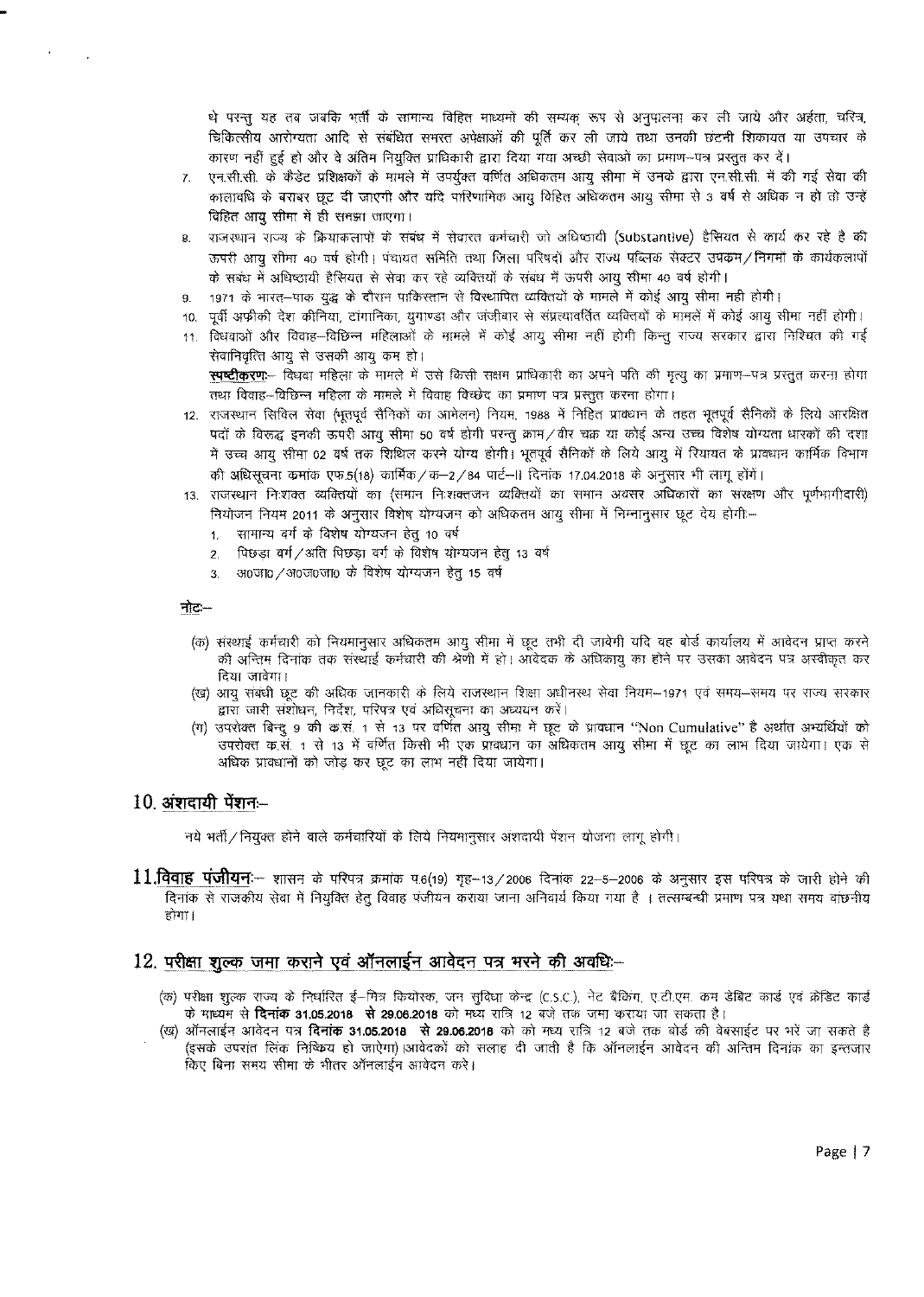- 13. परीक्षा का माह एवं दिनांक शारीरिक प्रशिक्षण अनुदेशक ग्रेड-III के पदों की भर्ती परीक्षा बोर्ड द्वारा संमवतया माह, अगस्त 2018 में आवंटित परीक्षा केन्द्रो पर करवाई जायेगी। **यह भर्ती परीक्षा ऑनलाईन भी करवाई जा सकती है।** इस संबंध में विस्तृत सूचना बोर्ड की वेबसाईट एवं प्रेस विज्ञप्ति के माध्यम से अलग से दे दी जायेगी।बोर्ड के पास परीक्षा की दिनांक एवं स्थान में परिवर्तन करने का अधिकार सुरक्षित है।
- $14$ . अनापत्ति प्रमाण पत्र के संबंध में :-सभी आवेदक जो पहले से ही सरकारी नौकरी में है या सरकारी उपकर्मो में नियुक्त है, उन्हें अपने नियोक्ता को इस परीक्षा के लिए आवेदन पत्र प्रस्तुत करने से पूर्व ही लिखित में सूचित करते हुये आवेदन करना चाहिए।

## $15.$  नियुक्ति की अयोग्यताऐं :--

(1)किसी भी ऐसे पुरूष आवेदक को जिसकी एक से अधिक जीवित पत्नी हो चयनित किए जाने या नियुक्ति के लिये पात्र नहीं माना जावेगा। किसी आवेदक को इस नियम की कार्यवाही से छूट दी जा सकती है यदि सरकार संतुष्ट हो कि ऐसा करने के लिए विशेष आधार है।

(2)किसी भी ऐसी महिला आवेदक को जिसने उस पुरूष से विवाह किया है जिसके पहले जीवित पत्नी है नियुक्ति के लिये पात्र नहीं माना जावेगा । किसी महिला आवेदक को इस नियम की कार्यवाही से छूट दी जा सकती है यदि सरकार संतुष्ट हो कि ऐसा करने के लिए विशेष आधार है ।

(3)कोई भी विवाहित आवेदक सेवा में नियुक्ति करने के लिए पात्र नहीं होगा ⁄ होगी, यदि उसने अपने विवाह के समय कोई दहेज स्वीकार किया हो ।

(4)ऐसा कोई भी अभ्यर्थी, जिसके 1–6–2002 को या उसके पश्चात् दो से अधिक बच्चे हो, सेवा में नियुक्ति के लिये पात्र नहीं होगा परन्तु दो से अधिक बच्चों वाले किसी भी आवेदक को नियुक्ति के लिए तब तक निरर्हित नहीं समझा जायेगा, जब तक कि 1 जून, 2002 को विद्यमान उसके बच्चों की संख्या में बढ़ोत्तरी नहीं होती,

परन्तु यह और कि जहां किसी आवेदक के पूर्वत्तर प्रसव से केवल एक बच्चा है किन्तु किसी एक पश्चातवर्ती प्रसव से एक से अधिक बच्चे पैदा होते हैं वहां बच्चों की कुल संख्या की गणना करते समय इस प्रकार पैदा हुए बच्चों को एक इकाई समझा जायेगा।

परन्तु यह भी कि किसी आवेदक की संतानों की कुल संख्या की गणना करते समय ऐसी संतान की, जो पूर्वत्तर प्रसव से पैदा हुई हो और निःशक्त हो, गणना नहीं की जाएगी।

(5) कोई भी उम्मीदवार जिसे राजस्थान अधीनस्थ एवं मंत्रालयिक सेवा चयन बोर्ड ने छदमकारिता (अपने आप को अन्य व्यक्ति होना बताना) करने, या कांट—छांट किए हुए जाली दस्तावेज पेश करने या गलत बयान देने या महत्वपूर्ण सूचना छिपाने या परीक्षा में अनचित तरीके काम में लेने या लेने का प्रयत्न करने. या परीक्षा में प्रवेश प्राप्त करने के लिए कोई अन्य अनियमित या अनचित तरीके अपनाने का दोषी घोषित किया हो, वह अपने आप को फौजदारी मुकदमों का उत्तरदायी बनाने के अतिरिक्त, प्रतियोगी परीक्षाओं में बैठने के लिए, स्थाई रूप से या राजस्थान अधीनस्थ एवं मंत्रालयिक सेवा चयन बोर्ड द्वारा निर्दिष्ट अवधि तक के लिए बहिष्कृत (Debarred)कर दिया जायेगा।

## 16.आवेदन कैसे करे—

#### आवेदक जिस श्रेणी के तहत आवेदन करने का पात्र है, उस श्रेणी में ही आवेदन प्रस्तुत करें।

**नोट**— राजस्थान के पिछड़ा वर्ग ⁄अति पिछड़ा वर्ग की कीमीलेयर श्रेणी के आवेदक तथा राजस्थान राज्य से भिन्न राज्यों की अनुसूचित जाति/अनुसूचित जनजाति/पिछडा वर्ग/अति पिछडा वर्ग (क्रीमीलेयर एवं नॉन क्रीमीलेयर) के आवेदक सामान्य वर्ग के अन्तर्गत आते हैं ।

#### कृपया घ्यान दे—

- 1. आवेदकों को हिदायत दी जाती है कि ऑनलाईन आवेदन पत्र भरने से पूर्व बोर्ड के विज्ञापन एवं ऑनलाईन आवेदन पत्र भरकर निर्देशों के साथ-साथ, संबंधित सेवा नियमों का अध्ययन कर लें।
- 2. ऑनलाईन आवेदन पत्र प्राप्ति की अन्तिम दिनांक तक ही स्वीकार किए जाएंगे। आवेदक आवेदन पत्र प्रेषित करने से पूर्व यह सुनिश्चित कर लें कि वह विज्ञापन के नियमानुसार पात्रता की समस्त शर्तें पूरी करता है एवं पद के सम्बन्ध में चाही आवश्यक समस्त सूचनाएं संबंधित कॉलम में सही-सही एवं पूर्ण भरी गई है। समस्त प्रविष्टिया पूर्ण एवं सही नहीं होने की स्थिति में बोर्ड द्वारा आवेदन पत्र अस्वीकृत कर दिया जाएगा अथवा ऑनलाईन आवेदन पत्र में भरी गई सूचना को ही सही मानते हुये परीक्षा में अस्थाई प्रवेश दिया जाएगा। इसकी समस्त जिम्मेदारी आवेदक की होगी।
- 3. यदि आवेदक द्वारा अपनी श्रेणी से भिन्न श्रेणी में आवेदन किया जाता है तो उसकी श्रेणी में सुधार की सुविधा नहीं दी जाएगी। गलत श्रेणी का आवेदन करने पर आवेदक का आवेदन पत्र बोर्ड द्वारा किसी भी स्तर पर रद्द किया जा सकता है, जिसकी समस्त जिम्मेदारी आवेदक) की होगी।अनुसूचित जाति /अनुसूचित जनजाति/अन्य पिछड़ा वर्ग/अति पिछड़ा वर्ग के अभ्यर्थियों का Online Application Form प्रस्तुत (Submit) करते समय अपने वर्ग का स्पष्ट उल्लेख निर्धारित कॉलम में करें अन्यथा On line Application Form प्राप्ति की अन्तिम दिनांक पश्चात् (संशोधन करने की अवधि समाप्त होने के बाद) वर्ग परिवर्तन नहीं किया जायेगा और ऐसे अभ्यर्थियों को जो कि उक्त वर्ग का उल्लेख नहीं करते हैं तो वर्ग विशेष का लाभ विज्ञापित पदों हेतु देय नहीं होगा और ना ही इस संबंध में किसी प्रार्थना-पत्र पर विचार किया जाएगा।

4. बोर्ड द्वारा ऑनलाईन आवेदन पत्र में भरी गई सूचनाओं के आधार पर ही अभ्यर्थियों की पात्रता (आयु, योग्यता, श्रेणी आदि) की जांच की जाएगी। यदि आवेदक द्वारा भरी गई सूचना के आधार पर वह अपात्र पाया जाता है तो उसका ऑनलाईन आवेदक पत्र अस्वीकृत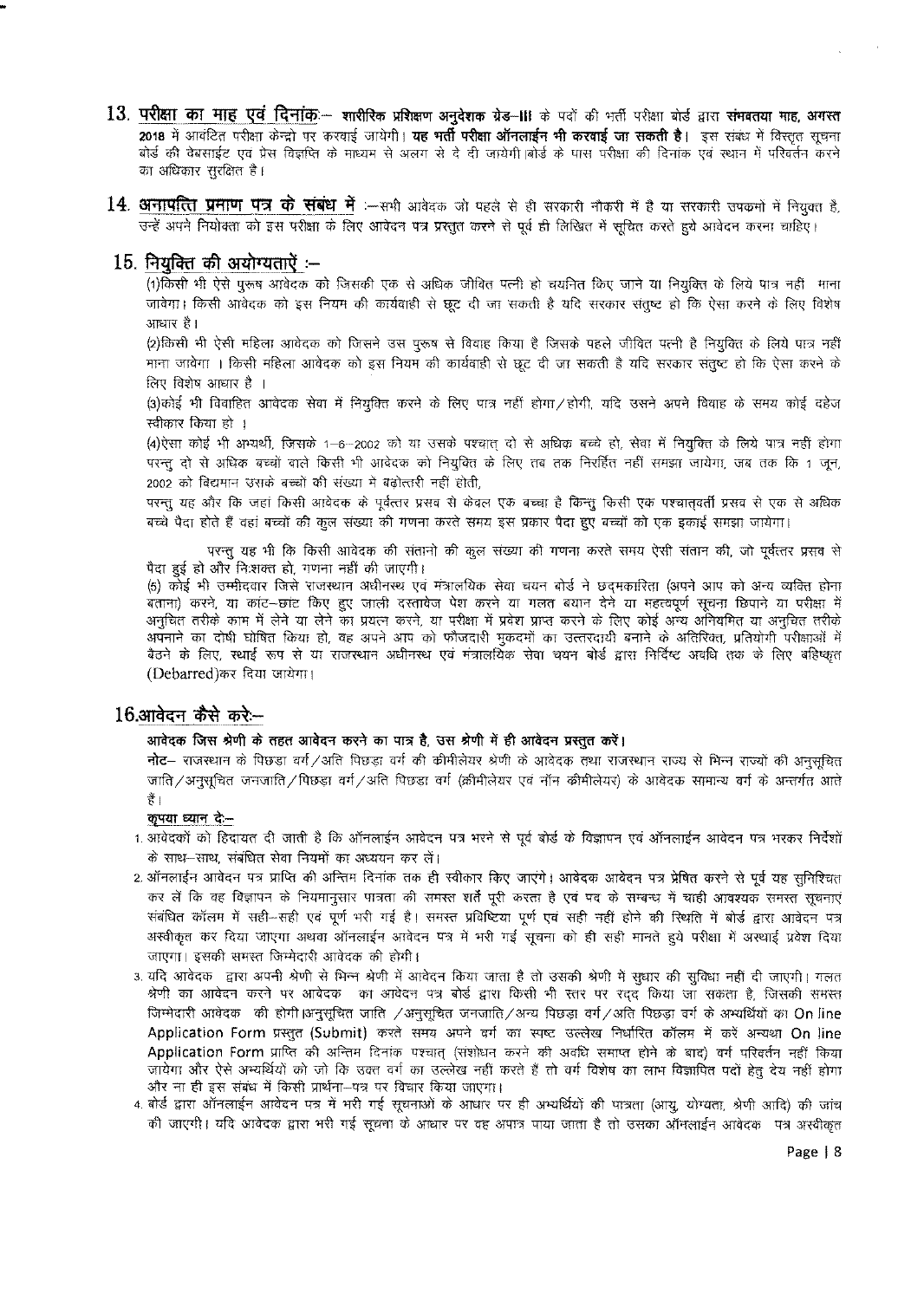कर दिया जाएगा जिसकी समस्त जिम्मेदारी स्वयं आवेदक की होगी। ऑनलाईन आवेदन पत्र में की गई प्रविष्टियों में संशोधन की अवधि समाप्त होने के बाद में किसी भी प्रकार के परिवर्तन की अनुमति नही दी जाएगी और ना ही इस सम्बन्ध में कोई प्रार्थना पत्र बोर्ड द्वारा स्वीकार किया जाएगा।

- 5, आवेदक जिनके ऑनलाईन आवेदन पत्र अन्तिम दिनांक तक बोर्ड कार्यालय को पूर्ण सूचना सहित प्राप्त होगें, ऐसे आवेदकों को बोर्ड द्वारा अनन्तिम (Provisional) रूप से प्रवेश दिया जाएगा। परीक्षा के लिये प्रवेश—पत्र जारी करने का यह अभिप्राय नहीं है कि बोर्ड द्वारा उसकी उम्मीदवारी अन्तिम रूप से सही मान ली गई है अथवा उम्मीदवार द्वारा आवेदन—पत्र में की गयी प्रविष्टयाँ बोर्ड द्वारा सही मान ली गई है। बोर्ड द्वारा आवेदकों की पात्रता की जाँच अलग से की जायेगी। अस्थाई रूप से चयन होने की स्थिति में आवेदक को विस्तत आवेदन दो प्रतियों में समस्त आवश्यक दस्तावेजों की स्वप्रमाणित फोटो प्रतियों के साथ बोर्ड कार्यालय में प्रस्तुत करना होगा। बोर्ड द्वारा उम्मीदवार की पात्रता की जांच करते समय तथा मूल प्रलेखों से पात्रता की जांच करते समय यदि आयू, शैक्षणिक योग्यता तथा अनसचित जाति ⁄ अनसचित जनजाति ⁄ पिछडा वर्ग ⁄ अति पिछडा वर्ग एवं भूतपूर्व सैनिक या अन्य शर्तो की पालना नही करने के कारण यदि अभ्यर्थी की अपात्रता का पता चलता है तो इस परीक्षा हेतु उसकी उम्मीदवारी किसी भी स्तर पर रदद की जा सकती है जिसकी समस्त जिम्मेदारी स्वयं अभ्यर्थी की होगी।
- 6. अभ्यार्थियों की सुविधा हेतू विस्तृत विज्ञापन राजस्थान रोजगार सन्देश के आगामी संस्करण में प्रकाशित किया जा रहा है एवं बोर्ड की वेबसाइट www.rsmssb.rajasthan.gov.inपर भी उपलब्ध है।

#### 7.फोटोग्राफ और हस्ताक्षर स्कैन और अपलोड करने के लिए दिशा-निर्देश फोटो अपलोड करने के लिए दिशा-निर्देश $~\div~$

 $\mathbb{R}^2$ 

- a. फोटोग्राफ और हस्ताक्षर स्पष्ट नहीं होने पर आवेदन अस्वीकार किया जा सकता है।
- b. आवेदक) को नवीनतम रंगीन फोटो (अधिकतम छः माह पूराना) अपलोड करनी चाहिए। मोबाईल व अन्य स्वयं रचित फोटो का उपयोग नही $~\sigma$ रें।
- c. फोटो की पृष्ठभूमि ( Background ) सफेद या हल्के रंग की होनी चाहिए।
- d. फोटो में आवेदक का चेहरा कम से कम 50 प्रतिशत जगह घेरना चाहिए।
- e. फोटो में आवेदक का चेहरा एवं सिर किसी भी कपड़े, छाया, बालों द्वारा ढका हुआ नहीं होना चाहिए। आवेदक का सिर, आंख, नाक और ठोड़ी स्पष्ट रूप से दिखाई देनी चाहिए।
- f. यदि आप चश्मा पहनते है, तो फोटो खिंचवाते समय चश्मा पहन सकते हैं लेकिन चश्में पर चमक (Flash) नहीं होनी चाहिए।
- g. आवेदक की फोटो में काला या धूप का चश्मा नहीं होना चाहिए।
- h. फोटो जेपीईजी (JPEG) प्रारूप में होना चाहिए एवं इसकी साईज 3.5 cm × 4.5 cm होनी चाहिए।
- i, फोटो जेपीईजी (IPEG) के पिक्सेल न्यूनतम 240 × 320 एवं अधिकतम 480 × 640 (0.3 मेगापिक्सल) होना चाहिए।
- j. फाईल का आकार 50 के.बी. से 100 के.बी. तक होना चाहिए।
- k. स्कैन की गई फोटो का आकार 100 के.बी. से ज्यादा नहीं होना चाहिए।
- 1. परीक्षा के समय प्रवेश पत्र / उपस्थिति पत्र पर लगी फोटो आवेदक से मेल खानी चाहिए अन्यथा उम्मीदवार अयोग्य ठहराया जा सकता  $\frac{4}{5}$  |

#### 8. हस्ताक्षर अपलोड़ करने के लिए दिशा-निर्देश $~\cdot\text{--}$

- a. आवेदक एक सफेद कागज (A4 size) पर 7 सेमी चौडाई एवं 2 सेमी ऊँचाई के एक आयताकार बॉक्स के भीतर काले या गहरे नीले रंग के पेन से हस्ताक्षर करें।
- b. हस्ताक्षर केवल आवेदक द्वारा किया जाना चाहिए अन्य किसी व्यक्ति के द्वारा हस्ताक्षर मान्य नहीं होगा।
- c. आयताकार बॉक्स में हस्ताक्षर करने के बाद इमेज को स्केन करवाकर आयताकार बॉक्स तक क्रॉप करने के पश्चात अपलोड करें।
- d. परीक्षा के समय प्रवेश पत्र / उपस्थिति पत्र पर किये गयेआवेदक के हस्ताक्षर अपलोड़ हस्ताक्षर से मेल खाने चाहिए अन्यथा उम्मीदवार अयोग्य ठहराया जा सकता है।
- e. केवल जेपीईजी(JPEG)प्रारूप को स्वीकार किया जाएगा।
- f. जेपीईजी (JPEG) के लिए न्यूनतम पिक्सेल 280 × 80 से अधिकतम पिक्सेल 560 × 160 होना चाहिए।
- g. फाईल का आकार 20 के.बी. से 50 के.बी. तक होना चाहिए।
- h. हस्ताक्षर का आकार 50 के.बी. से ज्यादा नहीं होना चाहिए
- i. मोबाईल फोन का उपयोग कर लिया गया हस्ताक्षर का फोटोग्राफ स्वीकार नहीं किया जायेगा।
- विशेष टिप्पणी --परीक्षा के पश्चात् संबंधित परीक्षा का प्रश्न पत्र बोर्ड की वेबसाईट पर अपलोड किया जायेगा। प्रश्न पत्र की उत्तर कूंजी(Answer Key) बोर्ड की वेबसाईट पर अपलोड की जाकर आपत्तियां आंमत्रित की जायेंगी। प्रत्येक आपत्ति के लिये परीक्षार्थी को निर्घारित तरीके से शूल्क 100/— रू जमा कराना अनिवार्य है। इसकी प्रकिया आपत्ति आमंत्रित करने हेतु जारी की जाने वाली विज्ञप्ति में बताई जावेगी ।
- 2. परीक्षा देने के लिये आते समय अभ्यर्थी रेल/बस की छतों एवं पायदानो पर यात्रा नहीं करें। यह भी ध्यान रखें कि बस स्टैण्ड/रेल्वे स्टेशन और रास्तों में तोडफोड, लूटपाट, हुडदंग, पत्थरबाजी, आगजनी एवं महिलाओं के साथ छेड़खानी आदि न करें तथा अनुशासन बनाऐ रखें।
- 3. कोई भी परीक्षार्थी परीक्षा कक्ष ⁄ परिसर में मोबाइल फोन, पर्स इत्यादि लेकर नहीं आए। परीक्षार्थी अपने साथ परीक्षा में परीक्षा उपयोग  $\phi$  लिए नीली स्याही का पारदर्शी बालपेन, 2.5×2.5 से.मी. का एक फोटो, एक फोटोयुक्त मूल पहचान पत्र, ई-प्रवेश पत्र ही कक्ष में ले जा सकते है। यदि परीक्षार्थी परीक्षा कक्ष / परिसर में मोबाइल व अन्य प्रतिबंधित वस्तूएं साथ लाता है तो उन्हें जब्त किया जा सकता है तथा उनकी सुरक्षा की जिम्मेदारी परीक्षा केन्द्राधीक्षक/संचालक व राजस्थान अधीनस्थ एवं मंत्रालयिक सेवा चयन बोर्ड की नहीं होगी।

Page I 9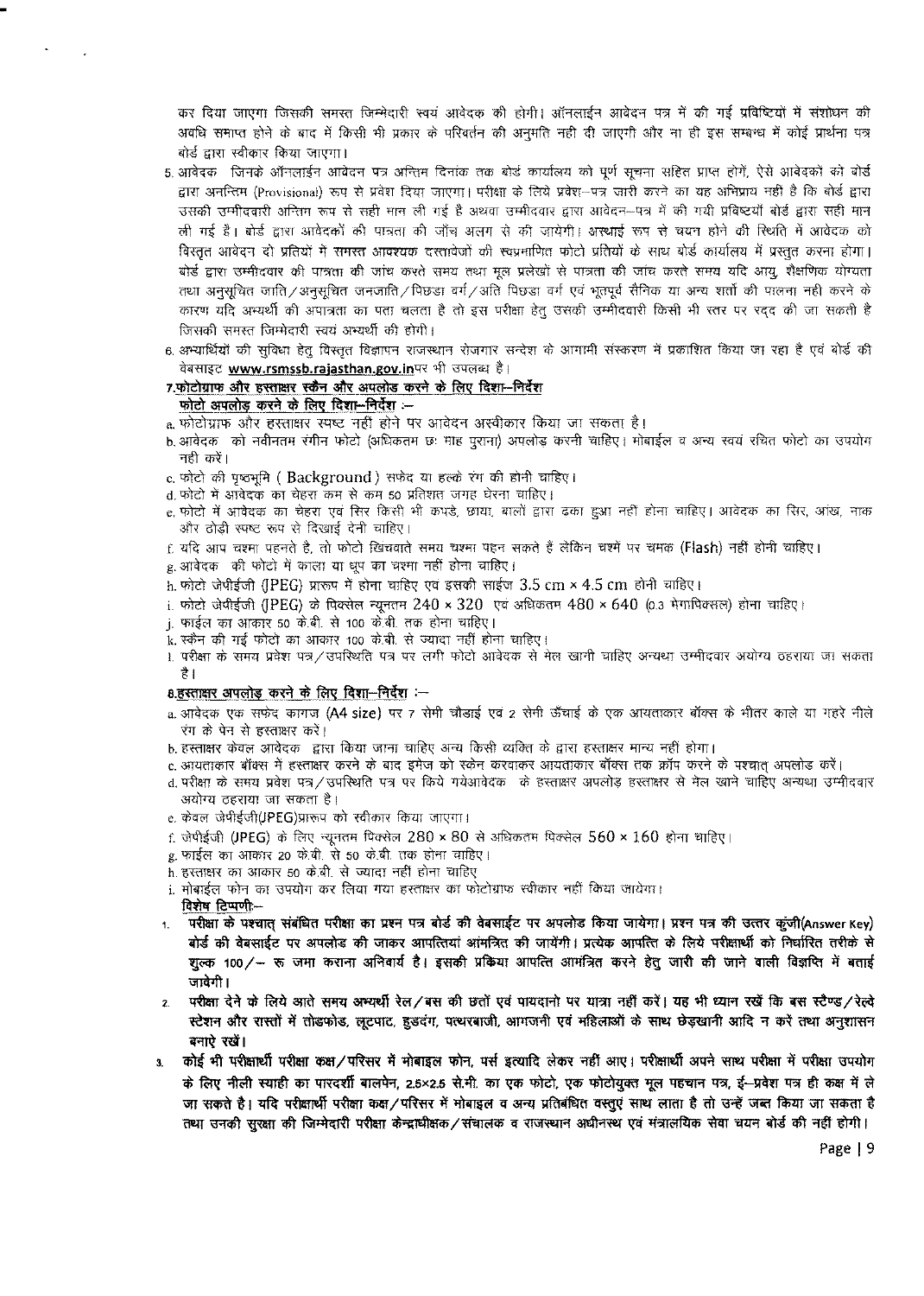- 4. जिस परिसर के भीतर परीक्षा आयोजित की जा रही है, वहा मोबाइल फोन, पेजर्स, ब्लूट्र्थ या अन्य कोई संचार यंत्र रखने की अनुमति नही है। इन अनुदेशो का उल्लंघन किए जाने पर सम्बन्धित आवेदक के खिलाफ राजस्थान अधीनस्थ एवं मंत्रालयिक सेवा चयन बोर्ड की परीक्षाओं में अनुचित साधनो की रोकथाम रेग्यूलेशन, 2016 के अनुसार कार्यवाही की जायेगी, जिसमें आवेदक की परीक्षा निरस्त  $\Phi$ या जाना भी सम्मलित है।
- 5. सभी परीक्षार्थियों के लिये बोर्ड का ड्रेस कोड लागू होगा। विस्तृत विवरण बोर्ड की वेबसाईट www.rsmssb.rajasthan.gov.inपर  $\overline{31}$ ाज़ब्ध $~$ है।
- 6. यरीक्षार्थी को ई-प्रवेश यत्र पर उल्लेखित विस्तृत दिशा-निर्देशो की पालना सुनिश्चित करनी होगी।
- $17.$  **ऑनलाईन आवेदन में संशोधन की प्रकिया** :— यदि कोई अभ्यर्थी अपने ऑनलाईन आवेदन में संशोधन कराना चाहता है तो आवेदन प्राप्ति की अंतिम दिनांक के पश्चात् 07 दिवस के भीतर निर्धारित शूल्क 300/— रूपये देकर ऑनलाईन आवेदन मे संशोधन कर सकता है। ऑनलाईन आवेदन में अभ्यर्थी के नाम, पिता के नाम, माता के नाम एवं पद नाम के अलावा अन्य प्रविशिष्टियों में संशोधन किया जा सकेगा। ऑनलाईन आवेदन में संशोधन करने एवं संशोधन हेतु निर्धारित फीस जमा कराने की प्रक्रिया अ<br>आवेदन करने की प्रक्रिया के समान ही होगी। इसके पश्चात् ऑनलाईन आवेदन में किसी प्रकार का संशोधन/परिवर्तन स्वीव<br>किय आवेदन करने की प्रकिया के समान ही होगी। इसके पश्चात् ऑनलाईन आवेदन में किसी प्रकार का संशोधन ⁄ परिवर्तन स्वीकार नहीं किया जायेगा तथा ऐसी किसी भी त्रुटि का सम्पुण दायित्व अभ्यर्थी का होगा।
- ${\bf 18.}$  **श्रुत लेखन की सुविधा**:—सामान्यतयाः सभी परीक्षार्थियों को प्रश्न—उत्तर स्वय अपने हाथ से लिखने होंगे, केवल राजस्थान निःशक्त व्यक्तियों का (समान अवसर, अधिकारों का संरक्षण और पूर्ण भागीदारी)नियम 2011 में वर्णित ऐसे विशेष योग्यजन (नेत्रहीन (Blind) सूर्यमुखी एवं अल्प दृष्टि न्यूनतम 40 प्रतिशत दृष्टिनिःशक्तता) या शारीरिक रूप से निःशक्त ( जो बांह कटे होने या उंगलियों नहीं होने के कारण लिखने में असमर्थ है, को परीक्षा में श्रुतलेखक उपलब्ध करायें जायेंगें,परन्तु अचानक दुर्घटनावश लेखन कार्य से अस्थाई रूप से असमर्थ हुए अभ्यर्थियों को यह सुविधा देय नहीं होगी। श्रुतलेखक उपलब्ध कराने हेतू ऐसे परीक्षार्थी प्रवेश पत्र प्राप्त होते ही वांछित चिकित्सा प्रमाण पत्र सहित बोर्ड को सचित करें एवं परीक्षा प्रारम्भ होने के कम से कम तीन दिन पूर्व आंवटित परीक्षा केन्द्र के केन्द्राधीक्षक के समक्ष उपस्थित होकर वांछित चिकित्सा प्रमाण पत्र सहित श्रुतलेखक की व्यवस्था हेतु अनुरोध करें और प्रमाण पत्र की स्व प्रमाणित एक प्रतिकेन्द्राधीक्षक को भी दी जायेगी।
- $19.$ प्रमाण—पत्रों का सत्यापनः—आवेदक को वर्ग विशेष(अनुसूचित जाति ⁄ अनुसूचित जनजाति ⁄ अन्य पिछड़ा वर्ग ⁄ अति पिछड़ा वर्ग / उत्कृष्ट खिलाडी) का लाभ तब ही देय होगा जबकिमुख्य परीक्षा में उत्तीर्ण घोषित होने पर मूल दस्तावेजों से उनकी पात्रता की जाँच कर ली गई हो तथा दस्तावेज सही पाये गए हों। अतः पात्रता की जाँच हेतु निम्नलिखित दस्तावेज प्रस्तुत करना सुनिश्चित कर लिया जावे $:=$ 
	- 1. जाति प्रमाण -पत्र जो कि सक्षम प्राधिकारी द्वारा निर्धारित प्रपत्र पर दिया हुआ है।
	- 2. अन्य पिछड़ा वर्ग/अति पिछड़ा वर्ग के प्रमाण-पत्र में निवास स्थान एवं क्रीमीलेयर/नॉन क्रीमीलेयर की प्रविष्टियां सही-सही एवं पूर्ण भरी गई है। अन्य पिछड़ा वर्ग/अति पिछड़ा वर्ग के जाति प्रमाण-पत्र नियमानुसार नवीनतम जारी किये हुए होने आवश्यक है।
	- 3. अन्य पिछड़ा वर्ग/अति पिछड़ा वर्ग का नवीनतम प्रमाण-पत्र जो नियमानुसार पिता/माता की आय के आधार पर सक्षम अधिकारी द्वारा निर्धारित प्रपत्र पर जारी किया हुआ हो। अन्य पिछडा वर्ग ⁄अति पिछडा वर्ग की विवाहित महिला आवेदक को नियमानुसार पिता ⁄माता की आय के आधार पर जारी जाति प्रमाण—पत्र विस्तृत आवेदन—पत्र के साथ प्रस्तुत करना आवश्यक है अन्यथा निर्धारित शुल्क के अभाव में ऐसा आवेदन—पत्र अस्वीकृत कर दिया जाएगा। पति के आय के आधार पर जारी जाति प्रमाण—पत्र मान्य नहीं होगा।
	- 4. राजस्थान राज्य के अन्य पिछड़ा वर्ग ⁄ अति पिछड़ा वर्ग के क्रीमीलेयर के अभ्यर्थियों को आरक्षण का लाभ देय नहीं है। अतः ऐसे अभ्यर्थियों को Online Application Form पर सामान्य आवेदक के रूप में आवेदन करना होगा।
	- 5. अनुसूचित जाति / अनुसूचित जनजाति प्रमाण—पत्र On line Application Form प्राप्ति की अन्तिम दिनांक के पूर्व का जारी होना चाहिए अन्यथा अन्तिम दिनांक के बाद जारी हुए प्रमाण-पत्र पर विचार नही किया जाएगा।
	- 6. अनुसूचित जाति / अनुसूचित जनजाति की विवाहित महिला आवेदक को भी उनके पिता के नाम से जारी जाति प्रमाण–पत्र विस्तृत आवेदन--पत्र के साथ प्रस्तुत करना आवश्यक है अन्यथा उसे वर्ग का लाभ देय नहीं होगा।
	- 7. शैक्षणिक योग्यता, आयु, विधवा, परित्यकता, भूतपूर्व सैनिक, उत्कृष्ट खिलाडी एवं अन्य आवश्यक समस्त मूल दस्तावेज।
- **20. आवेदन में गलत सूचना प्रस्तुत करने व अनुचित साधनों की रोकथामः—आवेदकों को अपने ऑनलाईन आवेदन में** समस्त सूचना सही—सही अंकित करनी चाहिए और परीक्षार्थियों को केन्द्राधीक्षक ⁄ अभिजागर ⁄ बोर्ड द्वारा नियुक्त अधिकारी अथवा कर्मचारी द्वारा दिये गये निर्देशों का अनिवार्यतः पालन करना होगा, ऐसा न करने अथवा परीक्षा केन्द्र पर किसी प्रकार का अनुचित व्यवहार करनेएवं परीक्षा में अनुचित साधनों का प्रयोग ∕ उपभोग करने पर परीक्षार्थी के विरूद्ध बोर्ड ∕ केन्द्राधीक्षक जो भी उचित समझे समस्त कार्यवाही कर सकता है तथा परीक्षार्थी के खिलाफ राजस्थान सार्वजनिक परीक्षा (अनुचित साधनों की रोकथाम) अधिनियम 1992 के अन्तर्गत एवं बोर्ड द्वारा निर्धारित "Punishment for insolent behavior/disorderly conduct/using or attempting unfair means during the course of examination" real "The Rajasthan Subordinate and Ministerial Service Selection Board Prevention of Unfair means in Board Examinations Regulations, 2016" के अनुसार कार्यवाही की जा सकती है। अभ्यर्थियों के सूचनार्थ निर्धारित दण्ड एवं कारणों की विस्तृत सूचना बोर्ड की वेबसाइट पर दी गई है।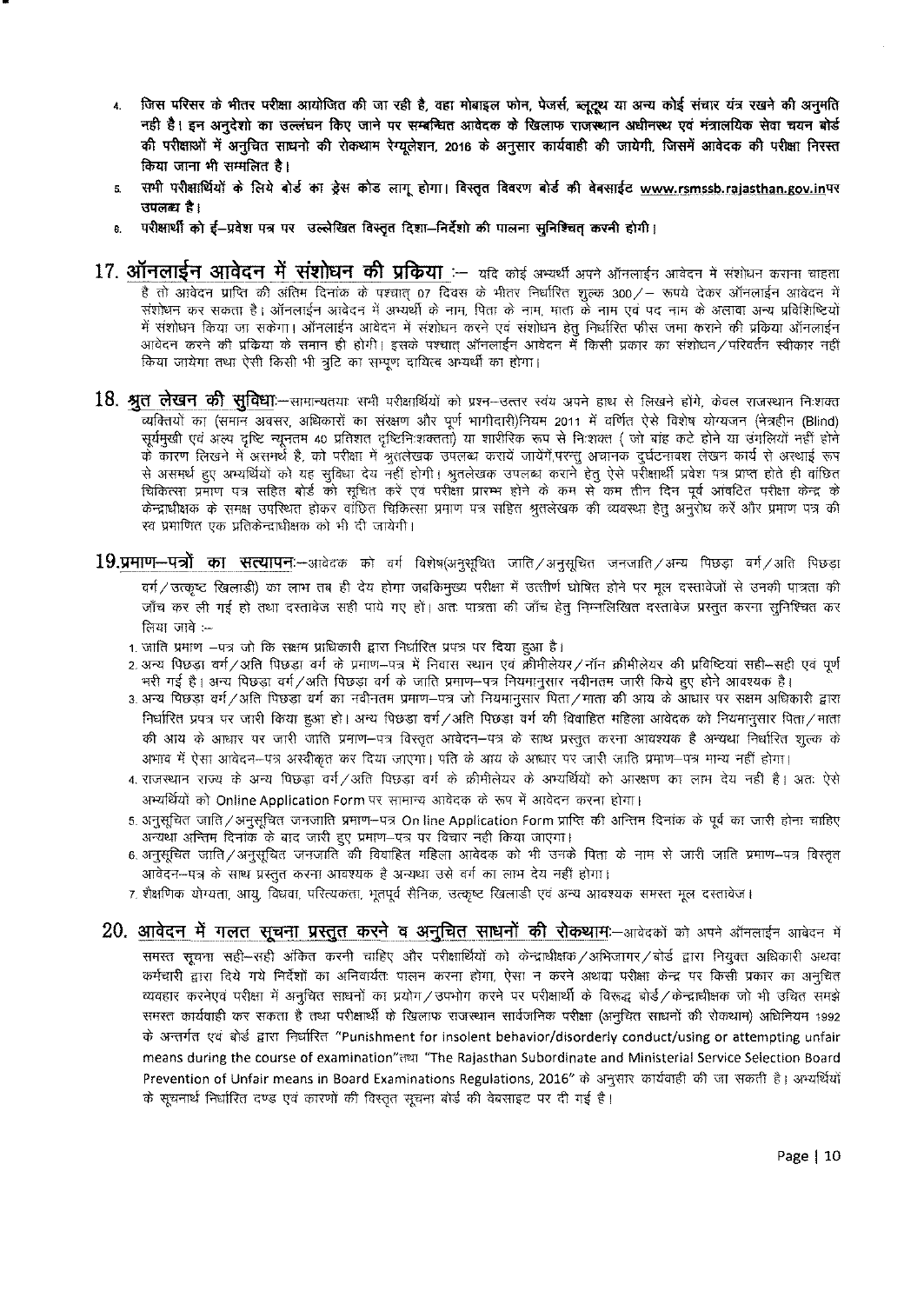- 21. शारीरिक प्रशिक्षण अनुदेशक ग्रेड-III के पदों पर भर्ती हेतु परीक्षा की स्कीम एवं पाठ्यकमः- शारीरिक प्रशिक्षण अनुदेशक ग्रेड-III के पदों पर सीधी भर्ती हेतु परीक्षा की स्कीम निम्नानुसार होगी :-
	- प्रश्न पत्र-- [
	- 1. प्रश्न पत्र अधिकतम 200 अंकों का होगा।
	- 2. प्रश्न पत्र की समयावधि 2.00 घन्टे की होगी।
	- 3. प्रश्न पत्र में बहु विकल्प के 100 प्रश्न होंगे।
	- 4. प्रश्न पत्र में निम्नलिखित विषय होंगे जिनके अंक उनके सामने दर्शाये गये अनुसार होंगे :-

| योग                                                            | 200 अक |
|----------------------------------------------------------------|--------|
| (iv) शैक्षिक मनोविज्ञान                                        | 40 अंक |
| (iii) विश्व और भारत का सामान्य ज्ञान                           | 60 अंक |
| (ii) राजस्थान की समसामयिक घटनाएँ                               | 20 अंक |
| (i) राजस्थान का भौगोलिक, ऐतिहासिक, सांस्कृतिक और सामान्य ज्ञान | 80 अक  |

5. परीक्षा के लिए प्रश्न पत्र का विस्तृत पाठ्य विवरण और विस्तार ऐसा होगा जो बोर्ड द्वारा समय-समय पर विहित किया जाये और अभ्यर्थियों को नियत समय के भीतर, ऐसी रिति से, जो बोर्ड उचित समझे, सूचित किया जायेगा।

### प्रश्न पत्र-II

- 1. प्रश्न पत्र अधिकतम 260 अंकों का होगा ओर (नीचे उल्लेखित टिप्पणी के अनुसार) क्रीड़ा / टूर्नामेन्ट में भाग लेने के लिए अधिकतम 40 अंक प्रदान किये जायेंगे।
- 2. प्रश्न पत्र की समयावधि 2.00 घन्टे होगी।
- 3. प्रश्न पत्र में बहुविकल्प के 130 प्रश्न होंगे।
- 4. प्रश्न पत्र में निम्नलिखित विषय होंगे जिनके अंक उनके सामने दर्शाये गये अनुसार होंगे :-

| ग्रोग                                                                       | २६० अक्र |
|-----------------------------------------------------------------------------|----------|
| (viii) मनोरंजन, कैम्प और योग                                                | 40 अंक   |
| (vii) मूल शरीर रचना का विज्ञान, उसकी क्रिया और स्वास्थ्य शिक्षा             | 40 अंक   |
| (vi) प्रशिक्षण के सिद्धान्त और विनिश्चय                                     | 20 अक    |
| (v) शारीरिक शिक्षा की विधियाँ, पर्यवेक्षण और उसके संगठन                     | 20 अंक   |
| (iv) शिक्षा और खेल मनोविज्ञान                                               | 20 अंक   |
| (iii) शारीरिक शिक्षा के सिद्धान्त, परिभाषाएँ और इतिहास                      | 20 अंक   |
| (ii) क्रीडा और शारीरिक शिक्षा का सामान्य ज्ञान और समसामयिक घटनाएँ और इतिहास | 40 अंक   |
| (i) सैकण्डरी और सीनियर सैकण्डरी स्तर की शारीरिक शिक्षा का सामान्य ज्ञान     | 60 अंक   |

5. परीक्षा के लिए प्रश्न पत्र का विस्तृत पाठ्य विवरण ओर विस्तार ऐसा होगा जो बोर्ड द्वारा समय-समय पर विहित किया जाये और अभ्यर्थियों को नियत समय के भीतर, ऐसी रीति से, जो बोर्ड उचित समझे, सूचित किया जायेगा।

Page | 11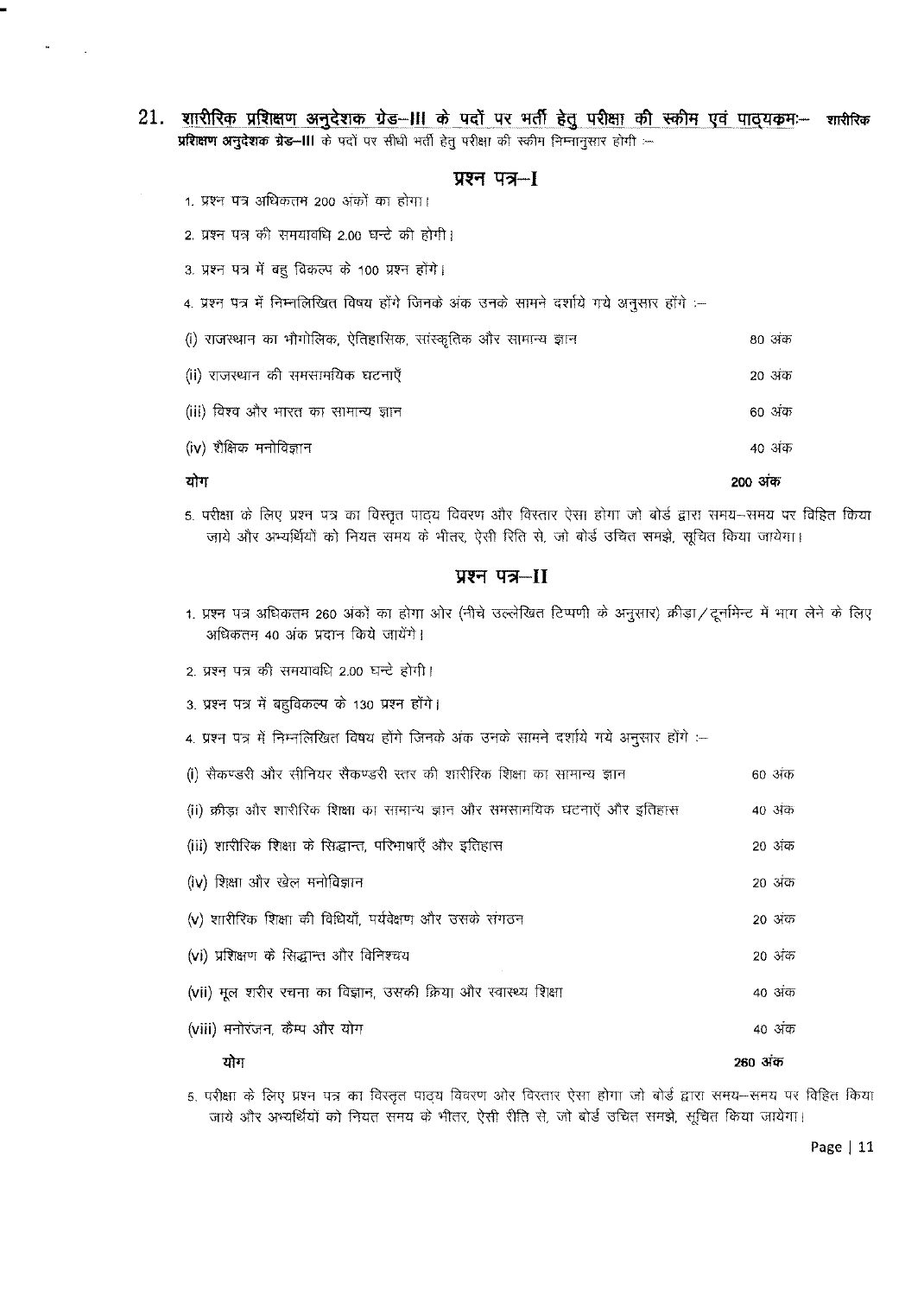|  |  | टिप्पणी : (I) क्रीड़ा प्रतियोगिता में भाग लेने और अर्जित स्थान के प्रमाण-पत्र के आधार पर प्रदान किये जाने वाले अंक |  |  |  |  |  |  |  |  |
|--|--|--------------------------------------------------------------------------------------------------------------------|--|--|--|--|--|--|--|--|
|  |  | निम्न प्रकार से होंगे :---                                                                                         |  |  |  |  |  |  |  |  |

| 1. अंतर्राष्ट्रीय स्तर पर भाग लेने पर या राष्ट्रीय स्तर पर विजेता | 40 अंक |
|-------------------------------------------------------------------|--------|
| 2. राष्ट्रीय स्तर पर द्वितीय स्थान                                | 36 अंक |
| 3. राष्ट्रीय स्तर पर तृतीय स्थान                                  | 32 अंक |
| 4. राष्ट्रीय स्तर पर भाग लेने पर या राज्य स्तर पर विजेता          | 28 अंक |
| 5. राज्य स्तर पर द्वितीय स्थान                                    | 24 अंक |
| 6. राज्य स्तर पर तृतीय स्थान                                      | 20 अंक |
| 7. राज्य स्तर पर भाग लेने पर या जिला स्तर पर विजेता               | 16 अंक |
| 8. जिला स्तर पर द्वितीय स्थान                                     | 12 अंक |
| 9. जिला स्तर पर तृतीय स्थान                                       | 08 अंक |
| 10. जिला स्तर पर भाग लेने पर                                      | 04 अंक |

#### **टिप्पणी :- (II) स्तर निम्न प्रकार से होंगे :--**

1. जिला स्तर – निम्नलिखित दूर्नामेन्टों को जिला स्तर का माना जायेगा :-

- क. प्रारंभिक शिक्षा विभाग का जिला स्तरीय विद्यालय टूर्नामेन्ट।
- ख. माध्यमिक शिक्षा विभाग का जिला स्तरीय विद्यालय टूर्नामेन्ट।
- ग. संस्कृत शिक्षा विभाग का राज्य स्तरीय विद्यालय टूर्नामेन्ट।
- घ. नवोदय विद्यालय समिति और केन्द्रीय विद्यालय संगठन का सामूहिक (कलस्टर) स्तरीय विद्यालय दूर्नामेन्ट।
- ड. विश्वविद्यालयों का अंतर-महाविद्यालय टूर्नामेन्ट।
- 2. राज्य स्तर निम्नलिखित टूर्नामेन्टों को राज्य स्तर का माना जायेगा :-
	- क. प्रारंभिक शिक्षा विभाग का राज्य स्तरीय विद्यालय टूर्नामेन्ट।
	- ख. माध्यमिक शिक्षा विभाग का राज्य स्तरीय विद्यालय टूर्नामेन्ट।
	- ग. नवोदय विद्यालय समिति और केन्द्रीय विद्यालय संगठन का राष्ट्रीय स्तर का विद्यालय टूर्नामेन्ट।
	- घ. अंचल (जोन) स्तर पर अंतर विश्वविद्यालय टूर्नामेन्ट।
- 3. राष्ट्रीय स्तर- निम्नलिखित दूर्नामेन्टों को राष्ट्रीय स्तर का माना जायेगा :--
	- क. राष्ट्रीय स्तर पर भारतीय विद्यालय खेल परिसंघ (स्कूल गेम्स फेडरेशन ऑफ इंडिया) द्वारा आयोजित विद्यालय खेल टूर्नामेन्ट।
	- ख. राष्ट्रीय या अंतर-अंचल (जोन) स्तर पर अंतर विश्वविद्यालय टूर्नामेन्ट।
- 4. अंतर्राष्ट्रीय स्तर-- इनमें से किसी एक संगठन के माध्यम से अंतर्राष्ट्रीय टूर्नामेन्ट में भाग लेना -- भारतीय विद्यालय खेल परिसंघ (स्कूल गेम्स फेडरेशन ऑफ इंडिया), विश्वविद्यालय क्रीड़ा संघ (यूनिवर्सिटी स्पोर्ट्स एसोसिएशन) या भारतीय क्रीड़ा परिसंघ (स्पोर्ट्स फेडरेशन ऑफ इंडिया)